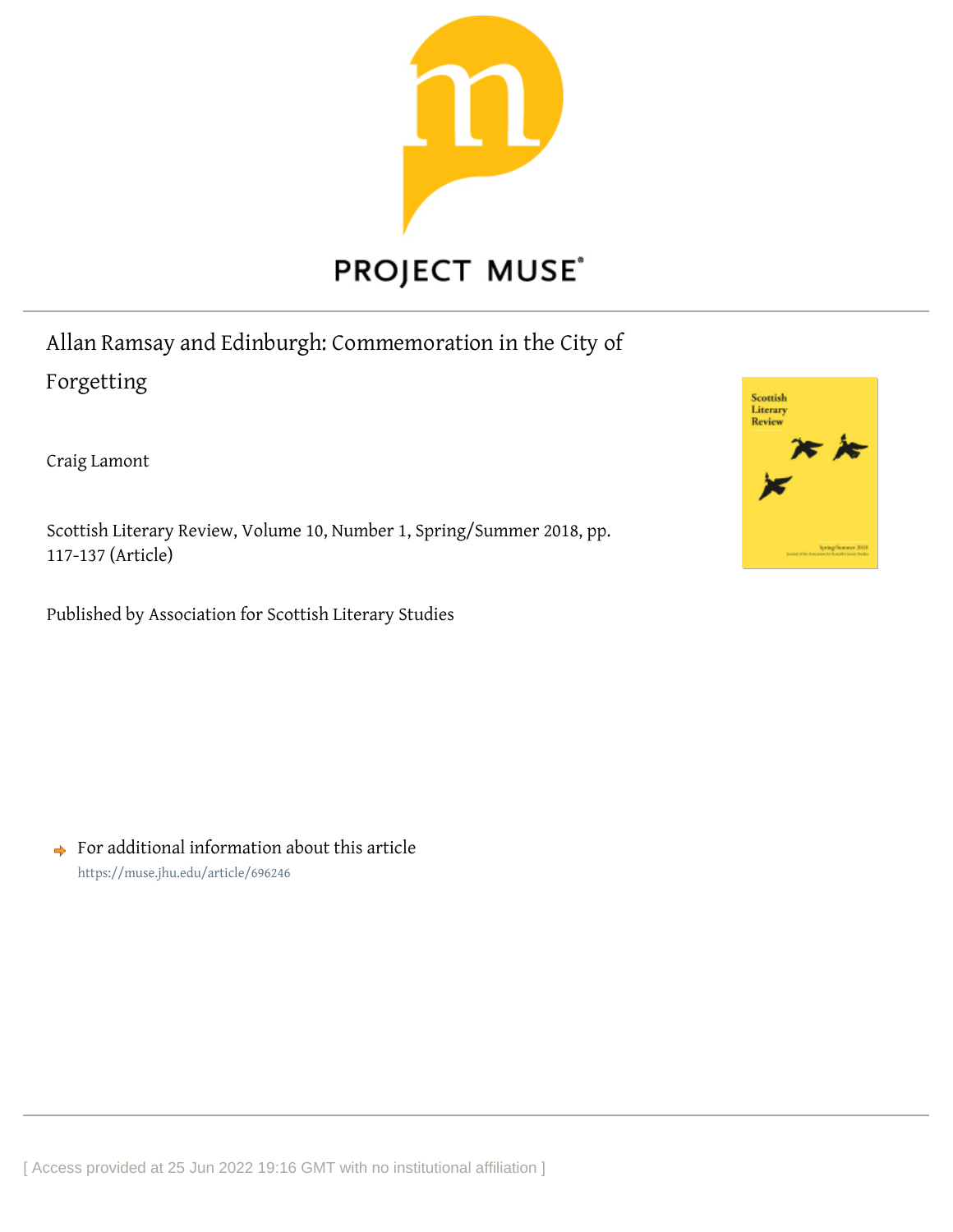# Allan Ramsay and Edinburgh: Commemoration in the City of Forgetting

## Abstract

This article is a study of the memorials concerning the poet Allan Ramsay in Edinburgh. Ramsay, best known for his pastoral drama The Gentle Shepherd, has been largely neglected, or 'forgotten', in Edinburgh's nineteenth-century project of memorialisation. The Ramsay Monument in West Princes Street Gardens by John Steell is the rare exception. In order to understand the effect of this and other memorials I have examined bibliographical and periodical sources and set these against the longer tradition of commemorating Ramsay in the Pentlands area which we might call 'Gentle Shepherd Country'. I have also incorporated theories from memory studies, especially those particular to the study of memorials and 'cultural memory'. Finally, it will be shown that the late nineteenth-century fashion for medieval nostalgia and the very recent turn towards celebrating Robert Louis Stevenson during large scale UNESCO events have superseded the age of the Scottish Enlightenment with new 'images' of Edinburgh.

Allan Ramsay (1684–1758) was one of the most significant players in Edinburgh's cultural development. While his role in the Scottish Enlightenment is becoming central to recent scholarship, questions over his memory remain. In working through these questions we encounter overlaps: (a) the activities of Ramsay during his time in Edinburgh; (b) the history of Edinburgh during that time; and (c) the presence of Ramsay in Edinburgh after his death, ie. his *afterlife*. To handle the potential instability of these narratives when brought together I will introduce certain theories of cultural memory that serve to underpin case studies such as these. Doing this helps us review exactly who, or what, is remembered in Edinburgh.

The majority of this paper will focus on the nineteenth century and the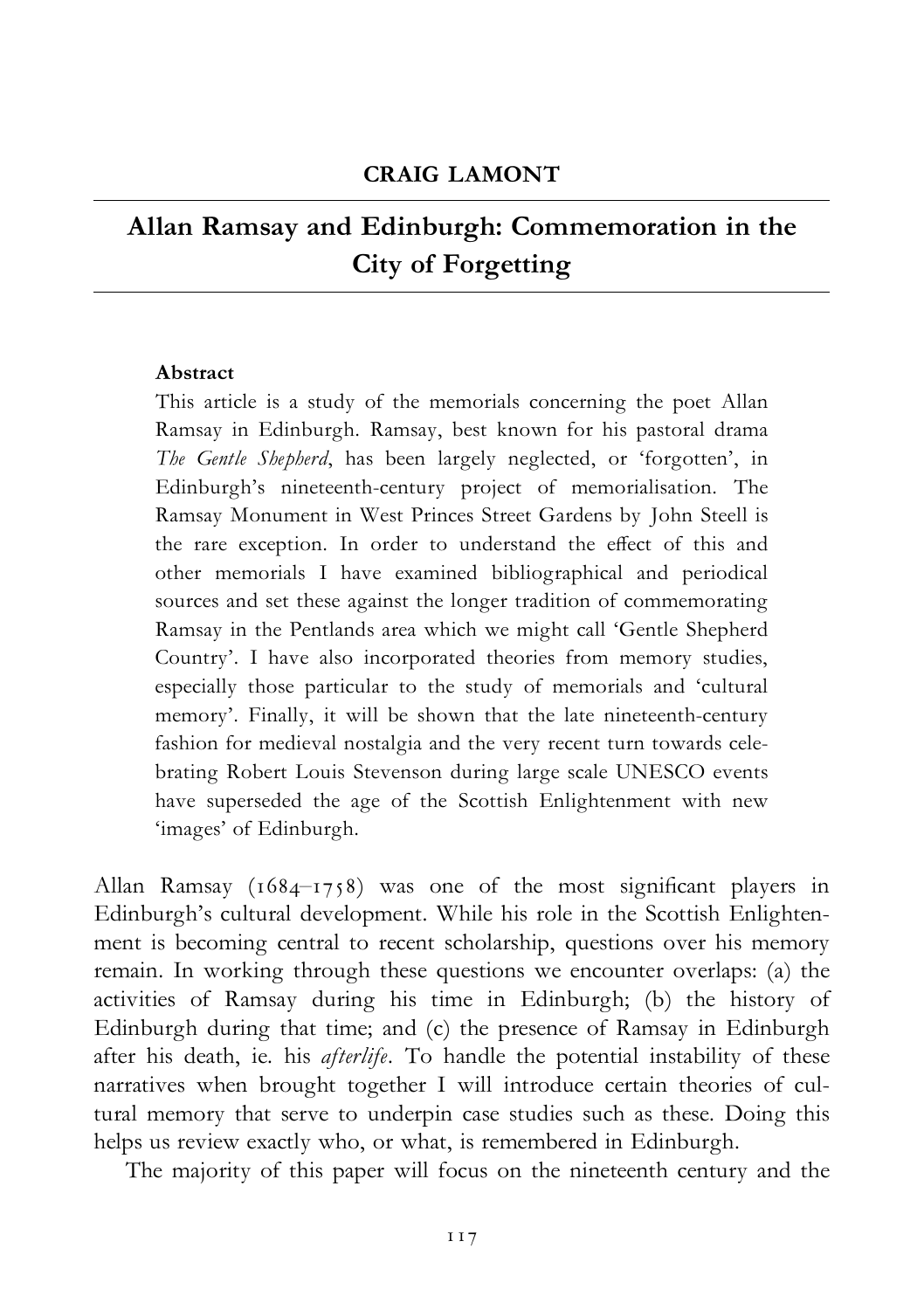rise of commemorative activity rather than the age of Enlightenment in which Ramsay worked. Few figures of the Scottish Enlightenment tick as many boxes as Ramsay in the check-list of 'enlightened' activity. He was the founder of the first circulating library in Britain (1726); a founding member of St. Luke's Academy (Britain's first art school, 1729); founder of the first purpose-built theatre in Edinburgh (Carrubber's Close, 1739); and (often founding) member of several social clubs.<sup>1</sup> Yet we find only a handful of markers by which to remember Ramsay. In Burns's 'Address' to the city -'Wild beats my heart to trace your steps thro' hostile ranks and ruin'd gaps'  $-$  we glimpse a civic space crammed with history. This is the same image of the city we have today. However, for all the impressions of history lying in wait, Edinburgh is also a city of forgetting.

How do cities, themselves, forget? This question opens up a space for cultural memory and the theories that serve to explain the processes that take place in forming the 'image' or 'character' of a 'space' such as Edinburgh. The growth of 'cultural memory' and the field of memory studies more generally has been encouraged in no small part through new considerations of major figures in Scottish Literature. Both Burns and Scott have been re-examined in terms of memory.<sup>2</sup> In a time when the impact of research and Knowledge Exchange direct the future of scholarship it is no surprise that the legacies of major writers are being revised. In this digital age, technologies evolve quickly, perhaps too fast for our scholarly hardwiring: blogs are left unfinished and project websites with claims of permanence and pre-eminence become outdated, despite the wealth of material on offer.<sup>3</sup> At the time of writing, there is no mobile app for Allan Ramsay as there is for Burns, but who is to say there might not be one as soon as next year, rendering all conclusions on Ramsay as Scotland's 'forgotten poet' inaccurate?<sup>4</sup>

In Memory in Culture (2011) Astrid Erll refers to 'collective texts': literatures which act as a point of access or as a 'medium' of cultural memory. Among those named are Pride and Prejudice (1813), *Waverley* (1814), and All Quiet on the Western Front (1929). These examples are especially potent for being communicative of other media and mnemonic markers that compliment (and sometimes supersede) the relevant text. In other words, Jane Austen's novel may well inspire thoughts on the story of the Bennetts in the Longbourne estate but it could equally, even primarily, conjure the scenes acted out by Keira Knightley in the popular cinematic adaptation of 2005. The word *Waverley* inspires a set of images and histories, often tartan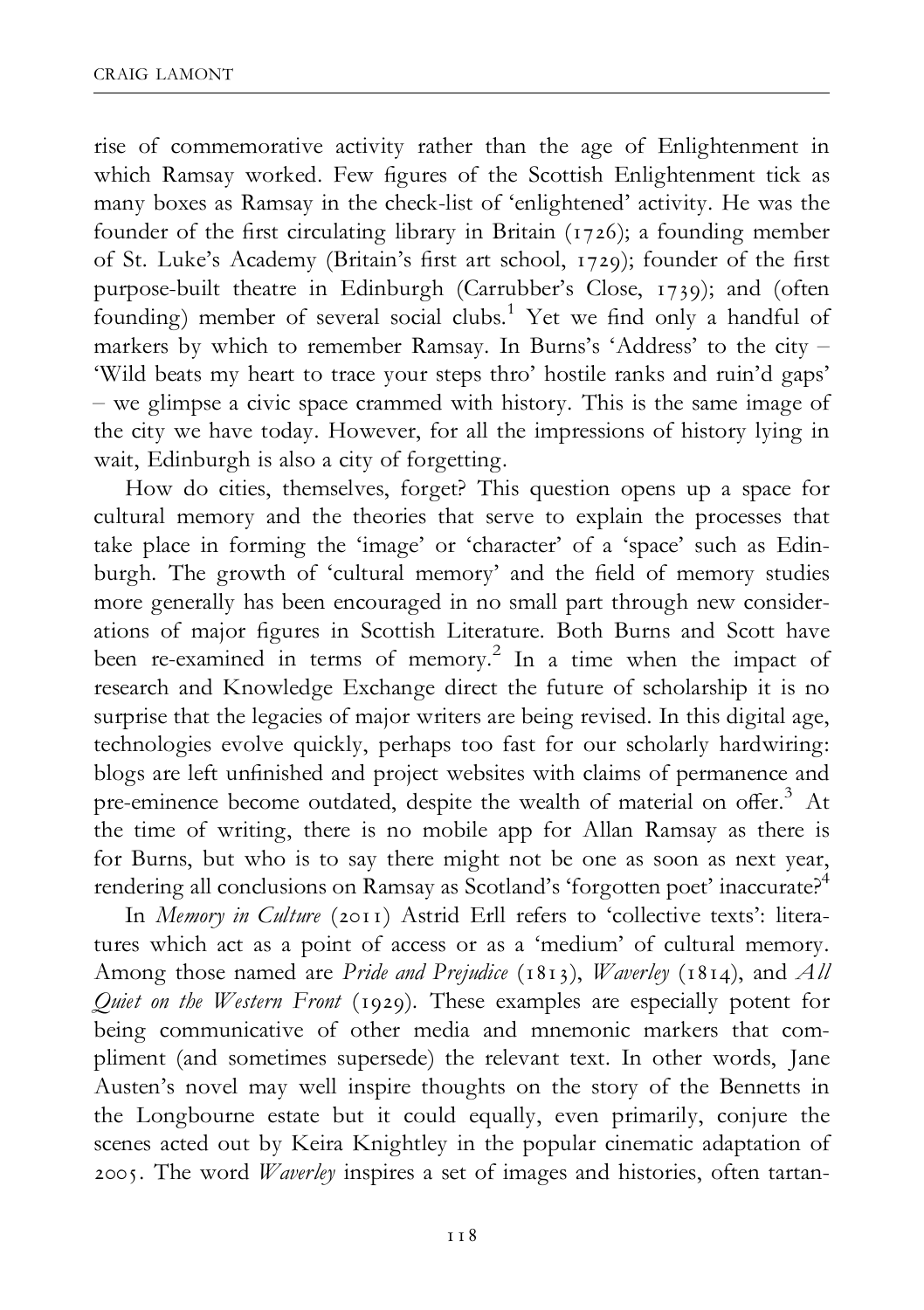clad, leading us back to Edinburgh. Indeed, the process of naming Waverley railway station in the mid-to-late nineteenth century is a crucial example of the commemorative age that re-shaped Edinburgh in the wake of the Enlightenment.<sup>5</sup> In this process the city is presenting itself by taking stock of its past selectively: unwanted histories are lost in the shadows of new statues and monuments. There is perhaps no better example of the latter in Edinburgh than the Scott Monument (completed  $1844/46$ ).<sup>6</sup> The literary connotations of this gothic pile and the nearby railway station were effective in developing the 'image' of Edinburgh as a clean, bright, and inviting city, especially when compared to the grimy, industrial, and comparatively uninviting Glasgow. This exact contrast was depicted on the 'Scotland' card issued by the Arbuckle Coffee Company in 1889.<sup>7</sup> As reductive as the card may seem, neglecting all of Scotland outside its two largest cities, it does reveal the consolidation of the image of Edinburgh following a tumultuous period of reconstruction begun in the previous century and lasting almost eighty years. One small coffee card is a snapshot of Edinburgh's cultural memory.

The study of cities in literature is not new. Pike's The Image of the City in Modern Literature ( $1981$ ) and Lehan's The City in Literature ( $1998$ ) set up the idea generally before more recent scholarship saw the value of cultural memory as a theoretical anchor. Specific cities such as Athens (Loraux 2006), Venice (Fenlon, 2007), and Prague (Thomas, 2010) have been re-examined as such, with the word 'memory' featuring in the title. More recently the term 'cityscaping' has been used to describe 'the process through which an image of a city or an urban landscape is imaginatively reconstructed.'8 From here discussions might commence on the perceived masculinity of Glasgow, an 'image' constructed through the bustling years of shipbuilding and the determined 'hard-man' stereotype found in razor-gang novels.9 Edinburgh, on the other hand, has somehow retained a richer historical image, reminiscent of the age in which Ramsay, Fergusson, and Burns lived. But how did it occur, and to what extent can we find these figures in the city?

### commemorations of ramsay in edinburgh

The first place we 'find' Ramsay in Edinburgh is his home near the Castle. Built in the early-eighteenth century, Ramsay refers to the house as 'my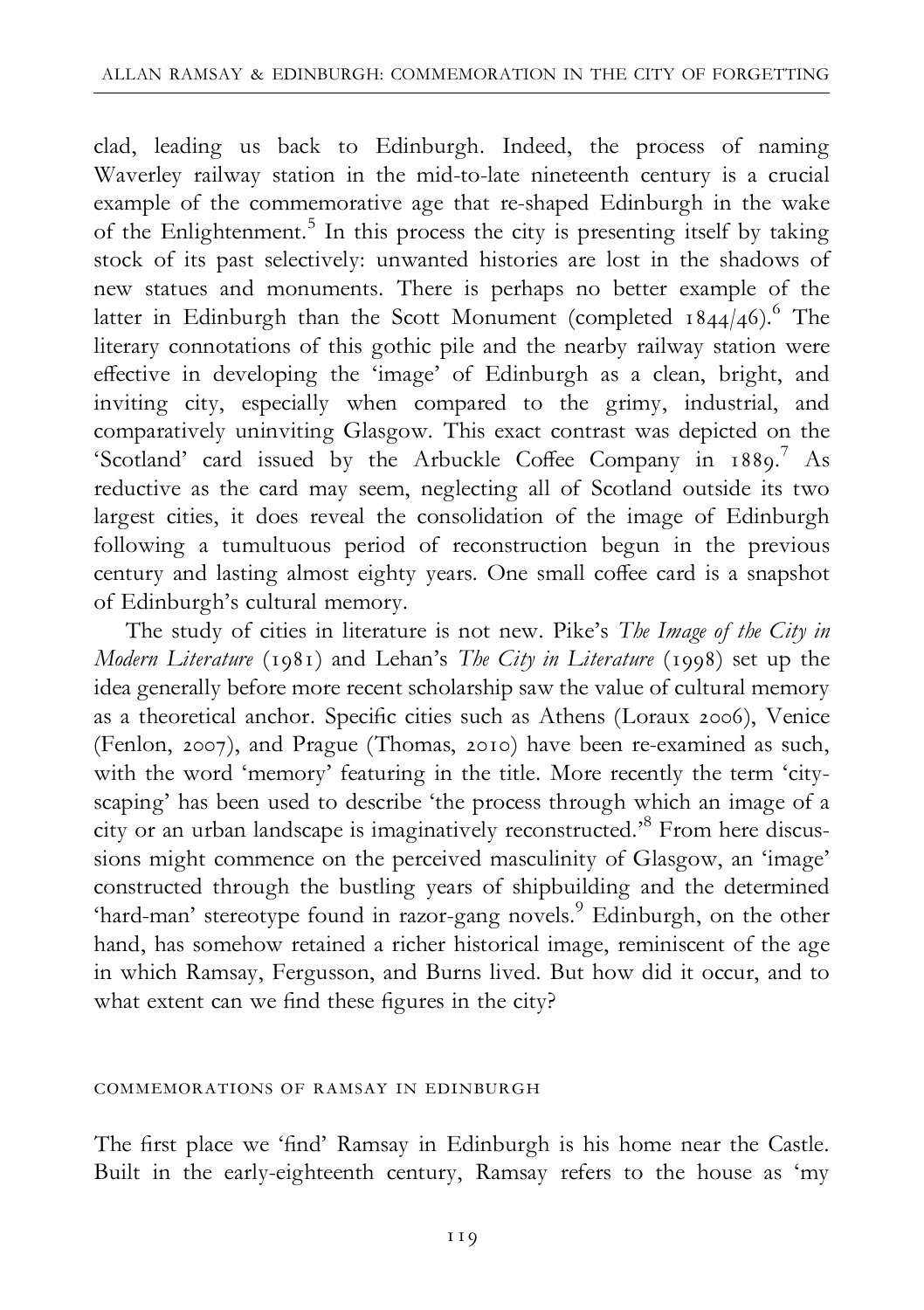villa' in a letter to Sir John Clerk of Penicuik in  $1740$ .<sup>10</sup> It still stands, forming part of the larger apartment complex in what is now named Ramsay Gardens - an important touchstone of Ramsay's afterlife in Edinburgh. For a pictorial representation of the affectionately-named 'Goosepie' (as it was in Ramsay's day) the frontispiece illustration to the London edition of The Works of Allan Ramsay ( $1848$ ) and two paintings (Thomas Clark, watercolour 1871; Grace Forbes, oil 1889) offer a variety of views. In the 1890s, Patrick Geddes lived in Ramsay Gardens and had the additional apartments built in the midst of his renovation projects. Before the decade was out, the development around Ramsay's home was complete. In an article in The Academy the writer laments the loss of the Luckenbooths, demolished at the beginning of the nineteenth century, and the more recent loss of 'the separate identity' of the Goosepie. Even more than the fall of Ramsay's Old Town shops and howffs, Geddes's incorporation of Ramsay's home into a larger complex is said to have been 'the most severe blow' to Ramsay's memory.<sup>11</sup> In other words, the authenticity of the site as a touchstone of memory related to Ramsay was impaired when it became more than just the Goosepie. A new layer of memory had been added.

We may go even further and reconsider the illustrations of the original villa. An attempt was clearly made to portray Ramsay's home as something of a pastoral idyll by the Castle: a country retreat sitting above the ancient High Street and removed from its historical connotations. The popularity of The Gentle Shepherd  $(1725)$ , set in the Pentlands, would have certainly inspired this notion, but to this text we will return later. Besides the Luckenbooths, where Ramsay had his shop and circulating library, were additional shops from which he worked and traded. One in particular was located in the High Street between  $1718$  and  $1722$ .<sup>12</sup> The building was demolished in 1899 along with scores of historical buildings and their associated cultural memories. A survey in 1901 showed that in the short space of forty years two-thirds of the ancient buildings in the Old Town had been demolished.13 In that turbulent period artists were capturing the condemned buildings and Ramsay's High Street shop was an obvious focus. Figure 1 shows Ramsay's shop (at the open window in the shortest of the buildings), where a commemorative plaque was fixed until the building was demolished at the end of the nineteenth century.<sup>14</sup>

With Ramsay's extant Castlehill home adapted beyond recognition and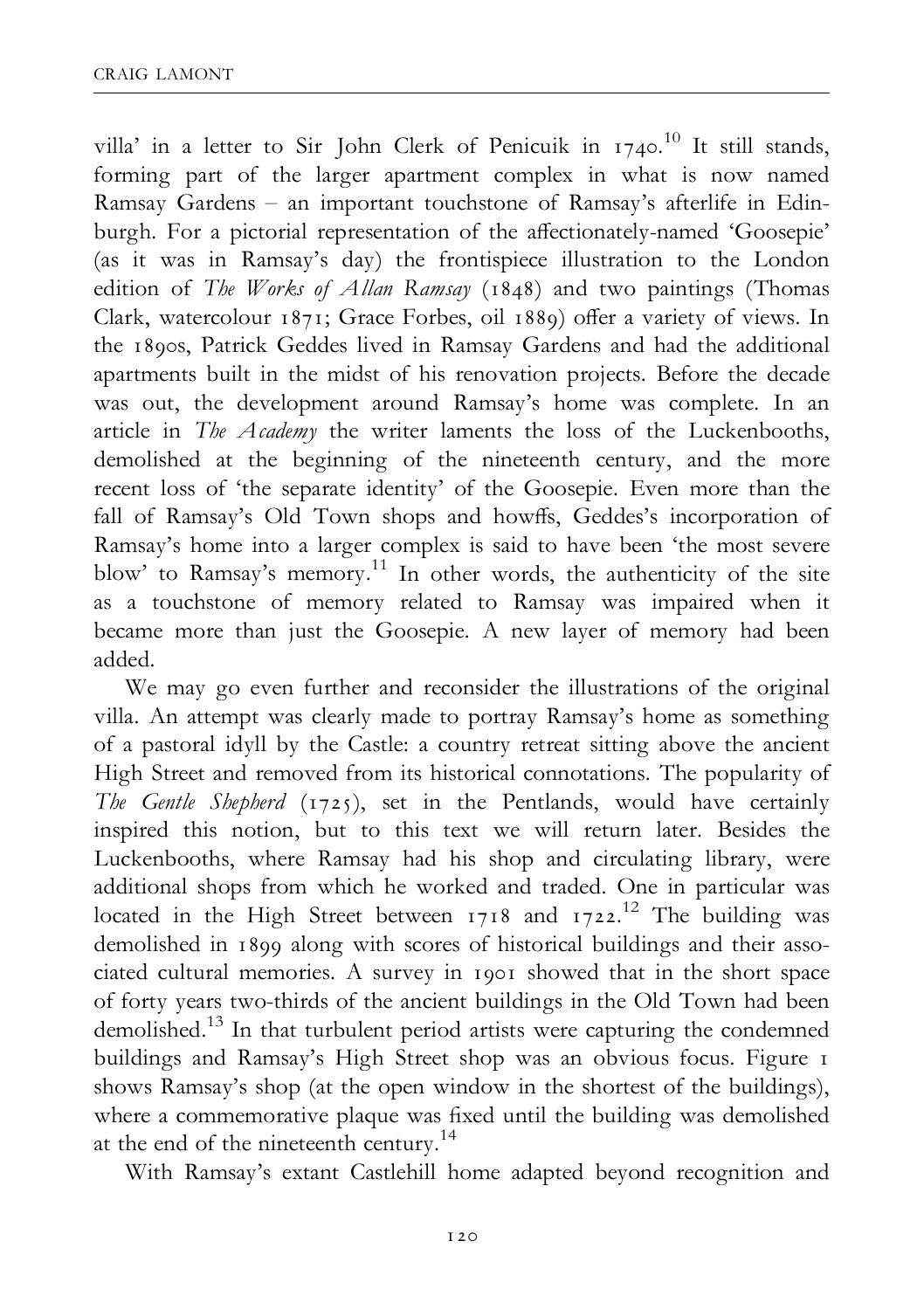

FIG. 1: Archibald Burns, *Allan Ramsay's shop*, High Street (1868) photograph: www.capitalcollections.org.uk, Edinburgh Museums.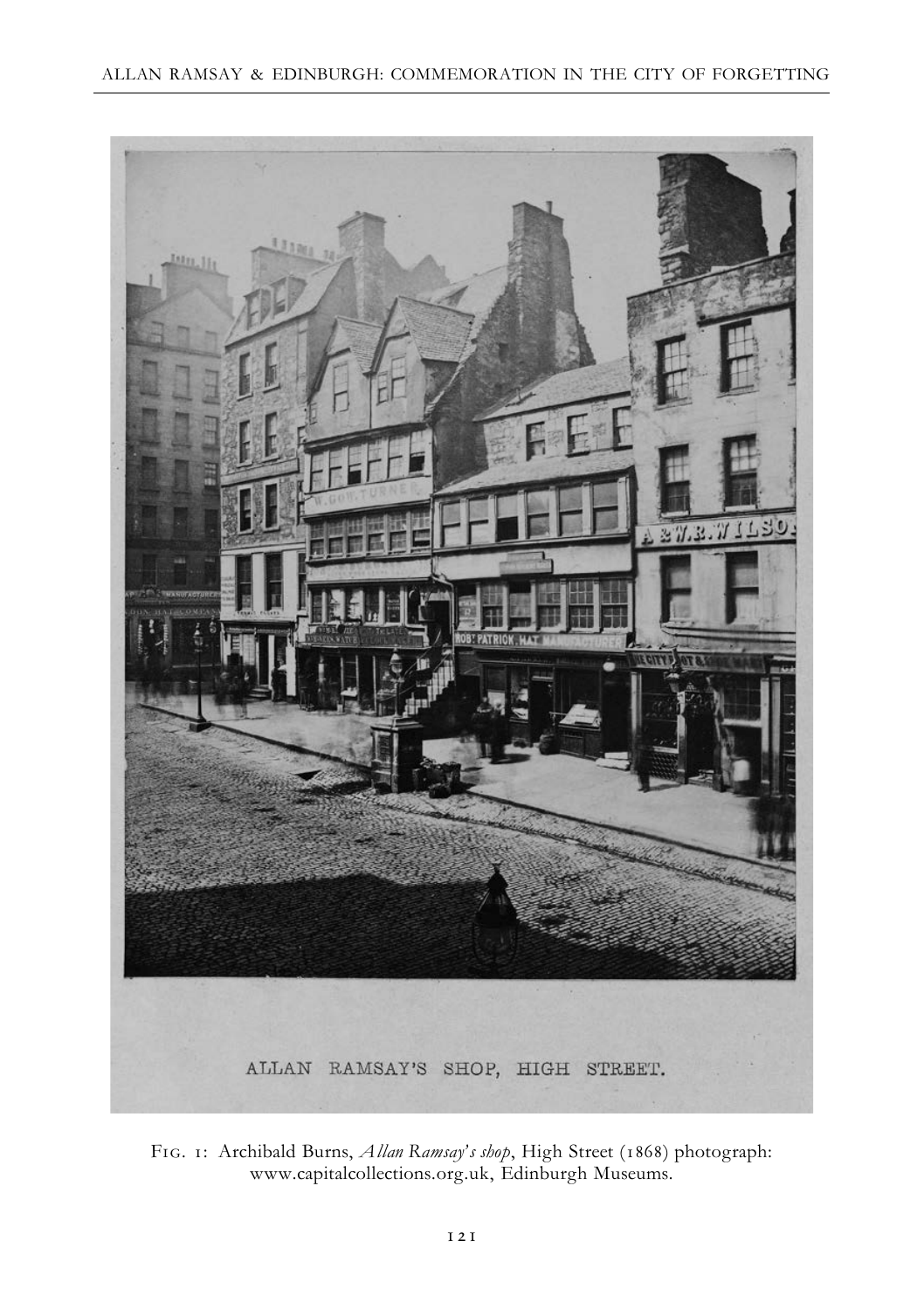his shops long gone it is fair to say that the surviving architecture in Edinburgh's Old Town does little towards retaining his cultural memory today. Indeed, distinctions must be made between the honorary naming of residential areas such as Ramsay Gardens (where no-one goes to learn about Ramsay) and the active, tourist-attracting locations nearby such as John Knox's House or Mary King's Close. These are 'active' in the sense that more information on the named person can be gained when the site is visited, whether in the form of a tour or a museum experience. Julia Thomas's Shakespeare's Shrine (2012) asserts that the ambiguity of authenticity does not detract from the usefulness of birthplaces in the process of immortalisation. In Scotland, Robert Burns's birthplace and nearby museum are central to the development of Burns tourism. With Ramsay there is no such 'birthplace' or 'workplace' site left to visit.

It is left to review the monuments and statues dedicated to Ramsay in and out of Edinburgh to determine the motive, success, and longevity of his cultural memory in the city. The successful Robert Burns Beyond Text project, which produced an online database of monuments and statues related to Burns around the globe, exemplifies the ways in which cultural memory is formed and retained throughout time in the public domain.<sup>15</sup> Ramsay, far from having the global reach of Burns, can be located more or less in Edinburgh. But to what extent does the city truly remember him? He died on 7 January 1758 and was buried in Greyfriars Kirkyard two days later. As the inaugural UNESCO City of Literature (2004) Edinburgh has done much in the past decade to promote its literary heritage, sometimes taking stock of Ramsay and his successors. In their (aptly titled) website 'A City of Remembrance and Inspiration' the oft-repeated notion that Edinburgh's 'history is steeped in literary associations' is backed up with a review of the city's graveyards. Ramsay is found in the eternal company of William Creech and William Smellie both of whose associations with Burns are well known.<sup>16</sup> Walking through Greyfriars today you will find the monument for Ramsay. It reads:

> In this Cemetery Was Interred the Mortal Part of an Immortal Poet. ALLAN RAMSAY. Author of the GENTLE SHEPHERD.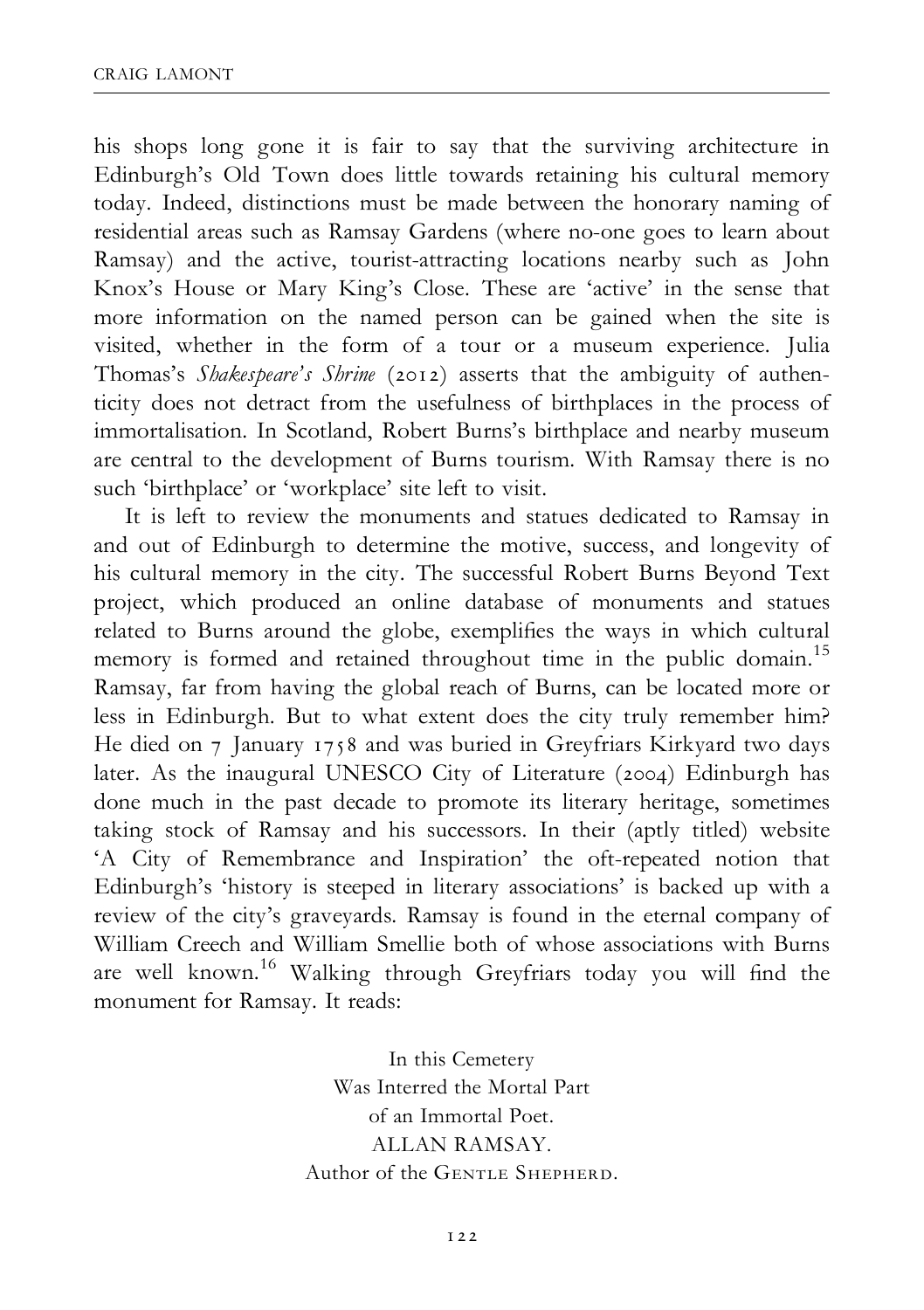And other admirable Poems in the Scottish Dialect. He was Born in  $1686$ , and Died in  $1758$ .

No sculptured marble here, nor pompous lay, No storied Urn nor animated Bust This simple Stone directs pale SCOTIA's way, To pour her sorrows o'er the Poet's dust.

 $\overline{\phantom{a}}$ 

Tho' here you're buried, worthy ALLAN, We'll ne'er forget you, canty Callan; For while your Soul lives in the Sky Your GENTLE SHEPHERD ne'er can die.

At face value this is a worthy memorial, typical in its honorary tone. In reality it is a confabulation of three literary figures: Burns, Fergusson, and Ramsay himself. The first rhyming verse is in fact recycled from Burns's epitaph to Fergusson, who was buried in an unmarked grave in nearby Canongate kirkyard in  $1774$ . The same verse, which adorns the headstone encouraged by Burns during his time in Edinburgh in 1787, therefore remembers both Ramsay and Fergusson.<sup>17</sup> The second verse, following Burns's elegiac tone but not his rhyme scheme, was composed for Ramsay when the monument plaque was put in place in the early nineteenth century.18 While Ramsay is well known as the chief architect in the revival of vernacular poetry, the term 'Poems in the Scottish Dialect' in this context arguably relies on the title of Burns's famous books. Rather than position Ramsay as the father-figure of the triumvirate he is arguably lost behind these other cultural memories.

The power of these mnemonic symbols should not be downplayed. After all, Edinburgh is known for the survival of old rituals and the public interaction with monuments such as spitting on the Heart of Midlothian or rubbing the big toe of David Hume.<sup>19</sup> There have even been calls to prevent visitors from touching the nose of Greyfriars Bobby.<sup>20</sup> Indeed, while kirkyards can offer a touchstone of memory there is the inevitable issue of placement, size, maintenance, and religious context. Unlike the civic space proper, where statues signify something of a local or national interest, kirkyards offer something different. In the Glasgow Necropolis politicians,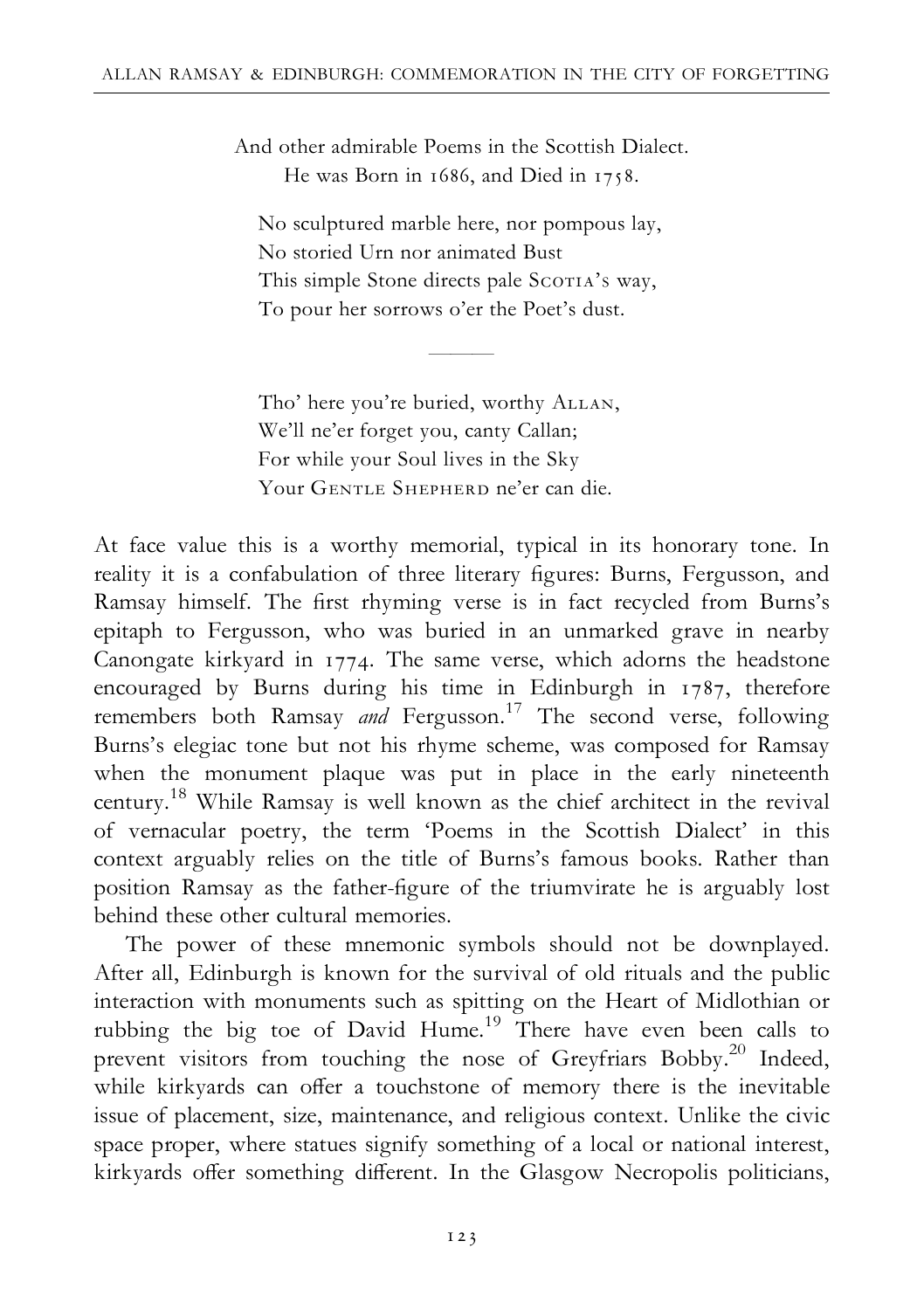poets, and religious reformers are enshrined with monuments of different sizes. But, while it is open to the public, the very name ('city of the dead') encourages respect and quiet reflection. Statues on a main road or square may be seen more often but they lack the same implied serenity of a burial ground. This speaks to the plurality of memories which compete for attention in a public space without the advantage of a label in a museum. This is the case with Edinburgh's chief memorial: the Scott Monument. Finished in 1844/46 by George Meikle Kemp, the 60-metre monument is one of the most recognisable on the Edinburgh skyline. On the west side of the Scott Monument, facing north, is the head of Allan Ramsay. James V, Byron, and Fergusson are also represented, and above are more historical figures such as Robert the Bruce, this time in the company of fictional characters from Scott's novels. In all, the Scott Monument is a crowning achievement in an age of memory giants; an age we can track in line with the city Improvement Acts (1827; 1867) which saw city planners fashion an image of Edinburgh that would retain a distinguished afterglow of Enlightenment.<sup>21</sup> Ironically, large swathes of the Enlightenment were forgotten in the process. A. J. Youngson's The Making of Classical Edinburgh (1966; 1988) details the hive of activity in the capital during the 1820s which saw the commencement of Scotland's controversial National Monument. Whatever the public feeling around Scotland's (abandoned) National Monument in the style of the Parthenon, the construction of an 'Athens of the North' comprising the Nelson Monument (1816) and the Dugald Stewart Monument  $(1831)$  alongside seems to have succeeded in implying Edinburgh's historicity.22

Ramsay waited a long time to be part of these commemorations. It was not until the Allan Ramsay Monument by John Steell was unveiled on 25 March 1865 that the poet's cultural memory in Edinburgh was bolstered. It can be found in West Princes Street Gardens only a short walk from, and in line with, the towering Scott Monument. Viewed from the pavement Ramsay Gardens can be seen as the backdrop [Figure 2].

A statue of John Wilson ('Christopher North') was also unveiled on the same day. As the *Caledonian Mercury* of 18 September 1863 suggests, Ramsay was being worked into a new triumvirate  $-$  Ramsay, Scott, Wilson  $-$  of Edinburgh literati, topped off with 'the splendid block of buildings comprising the Royal Institute and the National Gallery.' But in the days before the new Ramsay statue was unveiled the public were reminded of 'the delay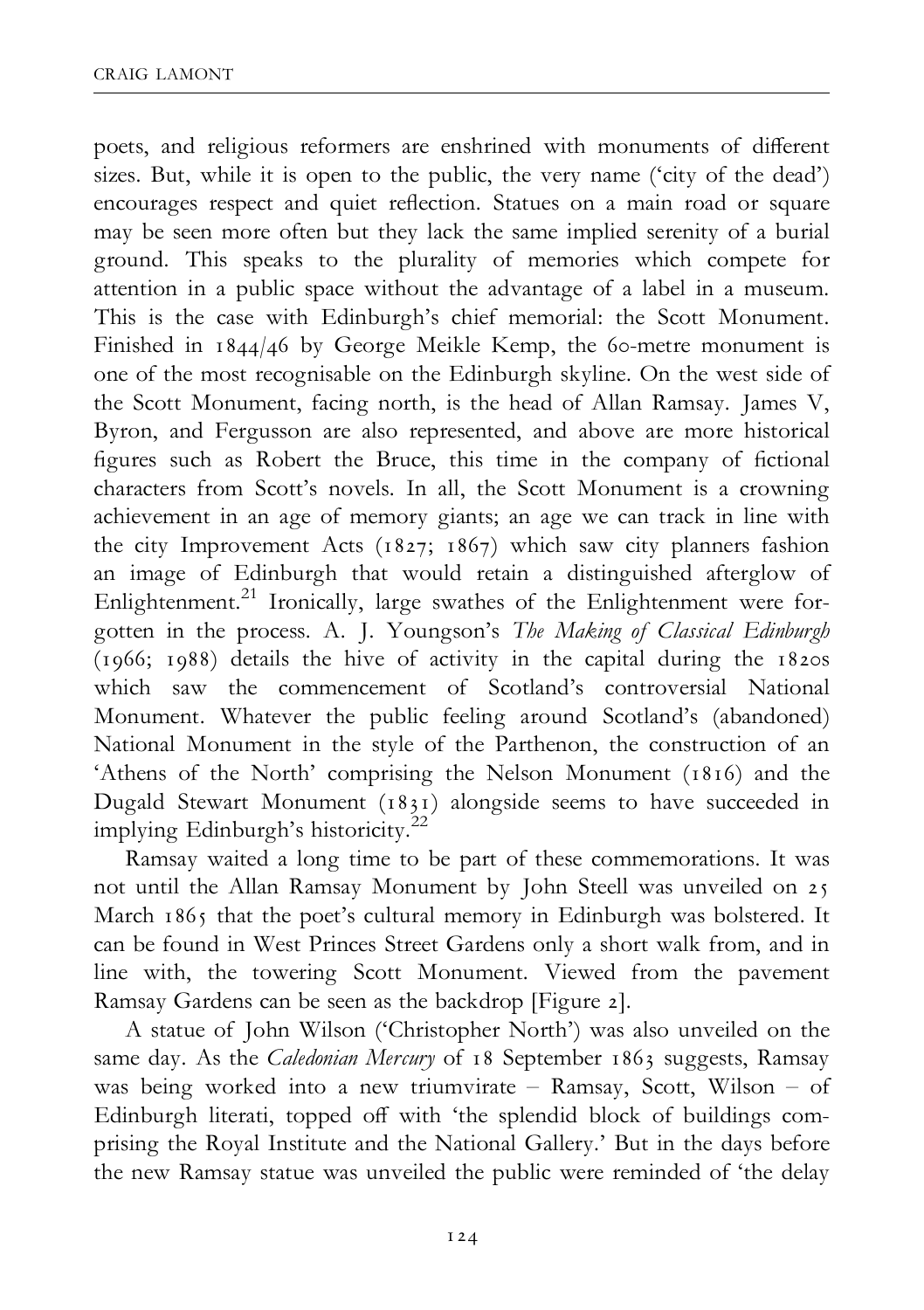

FIG. 2: From John Bartholomew's Plan of Edinburgh and Leith with Suburbs Constructed for the Post Office Directory (1882), courtesy of the National Library of Scotland, with overlaid annotations. Monument and perspective of Ramsay Gardens highlighted. Note the Wilson and Scott monuments to the east of the Mound.

being caused by the giving way of the embankment behind Ramsay Lodge, where the statue was at first intended to be placed.<sup>23</sup> The landslip had occurred at the beginning of March 1860, ultimately preventing the Steell monument from ending up in front of Ramsay's home.<sup>24</sup> It is easy to imagine the locale around Castlehill having more cultural grounding had this happened, but it is also arguable that in the busier public area of Princes Street Gardens the statue receives more attention. As the same number of the Caledonian Mercury that looked forward to the new cultural hotspot 'in line with the Scott Monument' boasts [emphases added]:

No position more suitable could have been selected for these national memorials. Its *centrality* is its chief recommendation. The statues will stand in the *midst of the city* [...] and they will *recall* their fame to generations whose boast is that they belong to the same country. At the same time there is an appropriateness in these monuments being placed in situations which, amid the bustle and roar of city life, recall, however feebly, the trees and £owers and meadows which they so loved and frequented, so wrote and spoke of then they were more than memories. $25$ 

The language here is indicative of the age of commemoration. Even more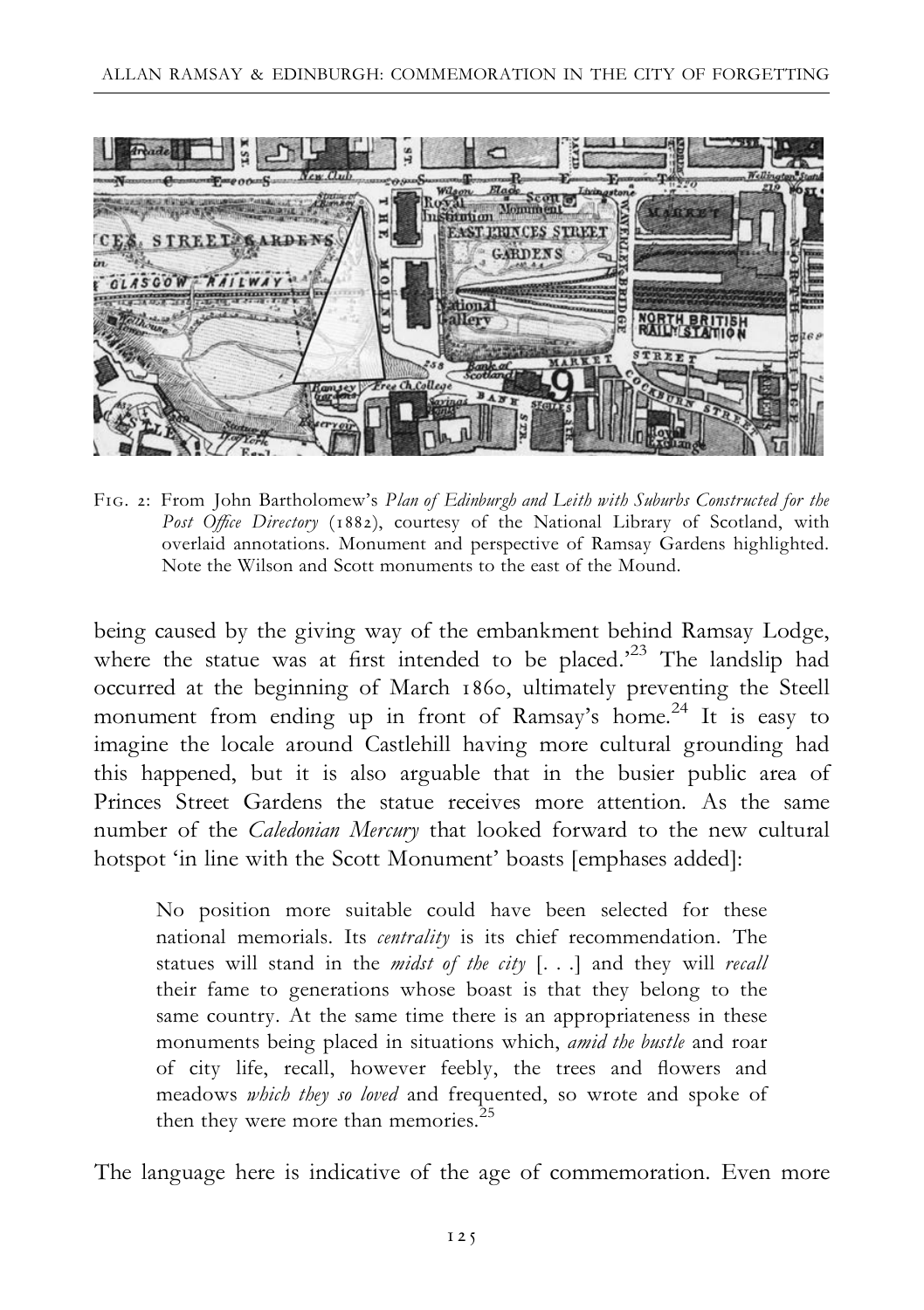so, it suggests a wholehearted belief in the longevity of these monuments as befitting not just Ramsay and Wilson ('their fame') but also their rustic locale ('the trees and flowers and meadows which they so loved and frequented'). We might also note here the presumed seamlessness of their eras. Wilson represents a literary and historical age almost a full century after Ramsay's. He had only been dead for nine years whereas Ramsay had been dead for over one hundred (See Table 1, below). A compression of time has been enacted: the Steell statues of Ramsay and Wilson are said to recall the romantic subjects of their respective writings because they reside in the same park. This attempt to unify the *oeuvre* of disparate poets in a suitable space is symptomatic of Edinburgh's forgetfulness.

It would be tempting to consider the whole as a 'site of memory', but it is important to make some distinctions. Borrowing from Pierre Nora's seminal *lieux de mémoire*, Jay Winter narrowed the term 'site of memory' to mean 'physical sites where commemorative acts take place.' In Edinburgh, the Castle is the most obvious site: gun salutes ring in specific occasions such as New Year's or royal birthdays. In the nineteenth century many of the new monuments were seemingly purpose-built. Devoid of associations with religion or war, no 'commemorative acts' were required. Winter's terms fit more comfortably with the twentieth-century in the wake of World War II.<sup>26</sup> Effectively this is 'collective memory', a foundational notion in memory studies first used by Maurice Halbwachs in the 1940s and 50s. As a public touchstone which may go unnoticed for years, Ramsay's monument reminds us of the instability of the term 'collective memory'. As Irwin-Zarecka reminds us, the 'adaptability of collective memory' can lead to its overuse, ignoring the subtleties between private and public modes of remembrance that are difficult, if not impossible, to record.<sup>27</sup> With no way of saying how Ramsay's monument impacts people's memories today, its dormancy can be seen as part of a long-term, cultural memory.28

The final example in Edinburgh recasts Ramsay in the modern age. Usher Hall on Lothian Road was opened in March 1914, featuring plaster roundels embedded in wall panels by the artist Harry Gamley. In amongst the famous Scots, in rows of three, are: Scott, Stevenson, Burns; Hogg, Ramsay, Tannahill; James I, Barbour, Ossian; Neil Gow, Lady Nairne, and Fergusson. It is tempting to read a ranking system at play, with Scott and Burns being obvious picks for the top row. As for Stevenson, much more will be said regarding his place in the formation of Edinburgh's 'character'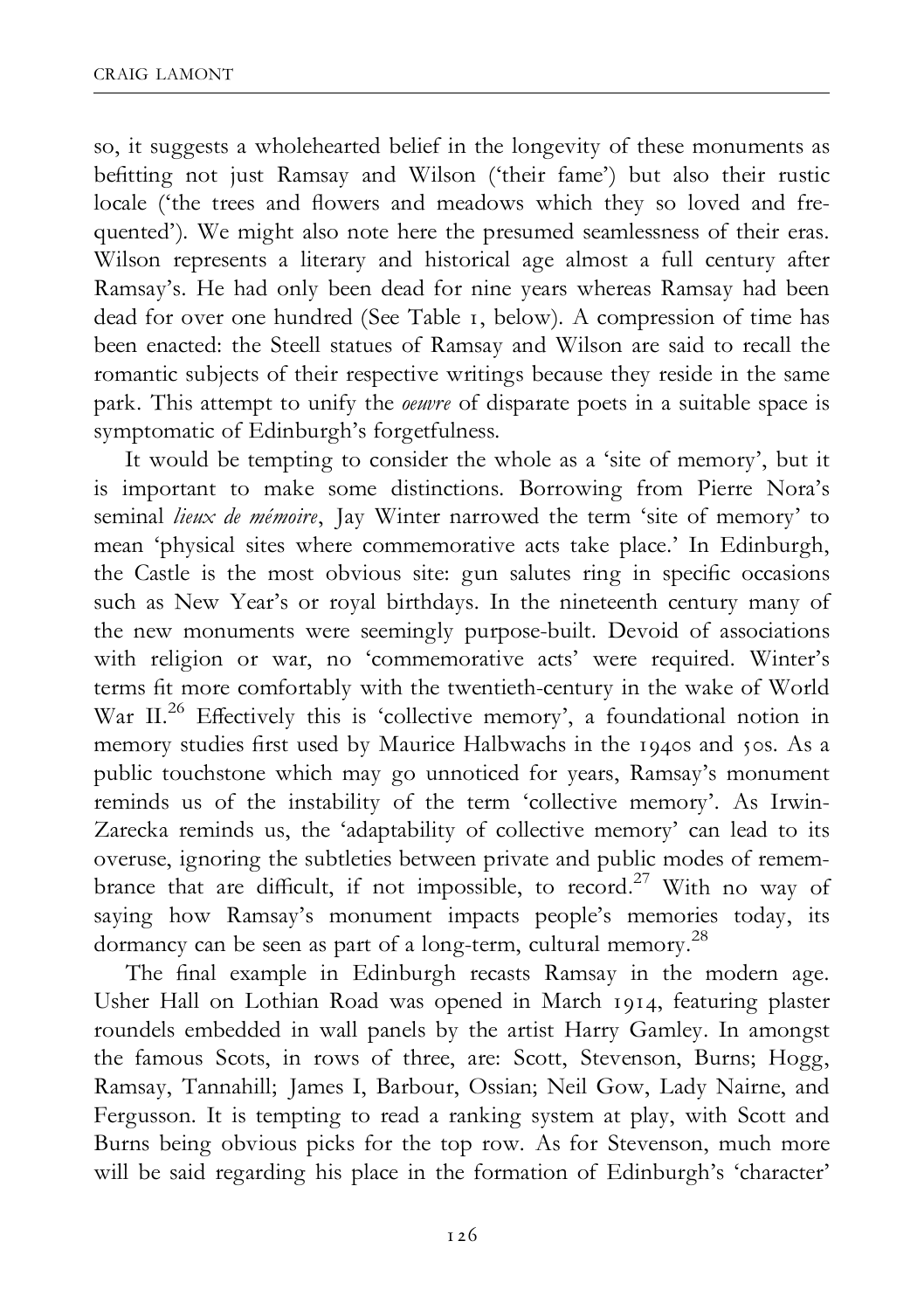later. But Ramsay's presence here is no surprise. At a national level  $-$  for this is by no means a memorial to local literature  $-$  he had become increasingly popular at the turn of the twentieth century. By 1900 Ramsay was counted alongside other 'heroes' of Scotland (in the frieze in the Great Hall of the Scottish National Portrait Gallery and in the Valhalla of the Wallace Monument in Stirling).<sup>29</sup> This follows the publication of the *Allan Ramsay* number of the Famous Scot Series (1896–1905) of biographies published by Oliphant Anderson & Ferrier. Published after the Thomas Carlyle number, Ramsay's treatment in the series (Hugh Miller, Knox, and Burns follow) suggest a rejuvenated position and a promotion of sorts from his gargoylelike place on the Scott Monument in 1844. He was no longer regarded as a minor precursor to Burns and Scott, but rather as a significant role model.

Indeed, correlating the activity of publishers and public commemorations helps determine the cultural memory of Allan Ramsay more precisely. Burns Martin's Bibliography of Ramsay (1931) remains the standard treatment. It shows a pronounced increase in the production of Ramsay's most published work, The Gentle Shepherd, following his death in 1758. By 1800 forty-seven more editions were printed with the largest lacuna being four years (no editions found  $1764-67$ .<sup>30</sup> Much larger gaps appear between editions of Ramsay's other major works following his death: The Ever Green (1824; 1874), Proverbs (1834; 1888), and The Tea-Table Miscellany (1794; 1871). In the years following the unveiling of the Ramsay Monument in Princes Street Gardens there were some notable new editions of his work. In  $1871$ The Tea-Table Miscellany was printed in Glasgow by John Crum, being the first for seventy-seven years. Two editions of The Gentle Shepherd were printed the very year the statue was unveiled: the first (Martin,  $331$ ) by William Forrester in Edinburgh 'On the Occasion of the Inauguration of the Statue of the Poet' complete with a reprint of David Allan's original illustrations; the second (Martin,  $332$ ) by Adam and Charles Black, also in Edinburgh, being a reprint of their last effort in 1856 and thus rivalling Forrester's new 'official' edition. The Blacks went one better in 1867, producing yet another Gentle Shepherd (Martin, 334) with a new preface and a photograph of the Ramsay monument.<sup>31</sup> While it is impossible to chart the actual impact of the Monument on Ramsay's readers, this head-to-head between Edinburgh publishers in a bid to 'claim' Ramsay reveals a renewed interest in his works. It is even more intriguing to consider that Ramsay's Poems, published as recently as  $1859$ , were published again 'as a subscription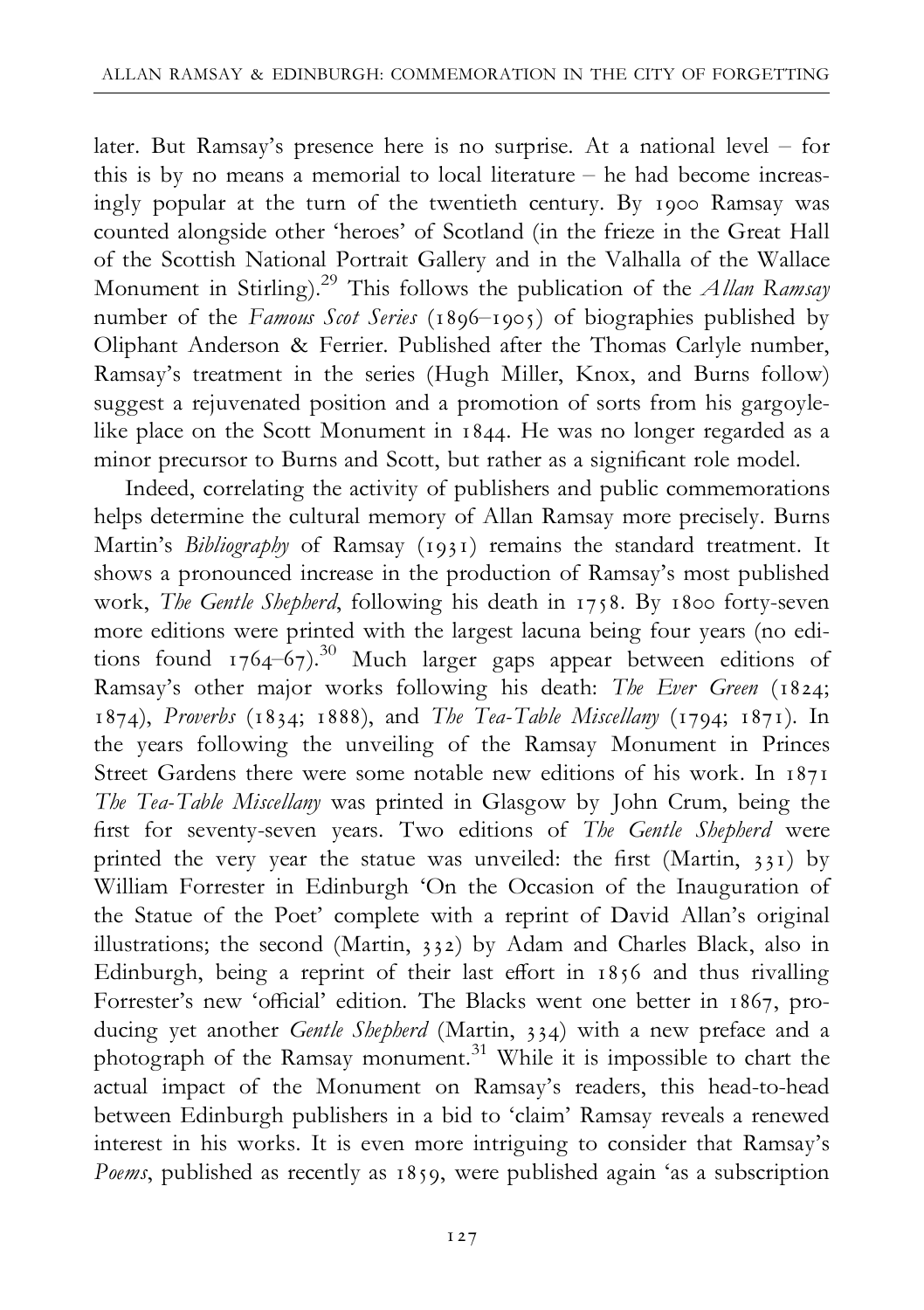issue in 23 parts between 1866–68' in London and New York (Martin, ). For a brief spell, the city had 'remembered' him, but how long did it last?

#### comparative commemorations

Edinburgh had invoked a meaningful cultural memory of Ramsay in the form of the Steell Monument, creating a flurry of literary and commemorative activity beyond its boundaries into the early twentieth century. It is crucial to ask why this tailed off again. But before comparisons are drawn between Ramsay and other figures in Edinburgh we should consider whether or not there was a 'Gentle Shepherd Country'. That The Gentle Shepherd was and remains Ramsay's most popular work is without doubt. It is therefore not surprising that the setting of the drama should play host to other cultural memories. After all it was in the area surrounding the Pentland Hills (ie. Carlops, Penicuik), not Edinburgh, where Ramsay set his play.

One year after Ramsay's death a stone obelisk was erected to his memory by Sir James Clerk of Penicuik near Penicuik House. Sir James's father, Sir John, was friends with Ramsay and allegedly offered him safe landing in the area during the Jacobite occupation of Edinburgh in the autumn of  $1745$ .<sup>32</sup> In the Lives of Eminent Scotsmen ( $1821$ ) a second monument is mentioned but has apparently not survived: 'The late ingenious Lord Woodhouselee has, also, erected near the supposed scene of the Gentle Shepherd, a rustic temple, which is thus elegantly dedicated to the memory of the poet.<sup>33</sup> Outside the cityscape this area becomes something of a tourist hotspot, closer to the term 'site of memory' than the Scott Monument or the Ramsay Monument by Steell. This was supplemented by a 1788 edition of the play by Andrew Foulis the younger, heir to the celebrated Glasgow publishers Robert and Andrew Foulis. The celebrated edition boasted a frontispiece portrait, twelve aquatint plates, and nine leaves of engraved music to accompany the narrative by David Allan.<sup>34</sup> In an advertisement for the book a continual thread of memory is formed between Ramsay's day and the present: 'This piece, it is well known, he composed in the neighbourhood of the Pentland Hills, a few miles from Edinburgh, where the Shepherds to this day sing his songs, and the old people remember him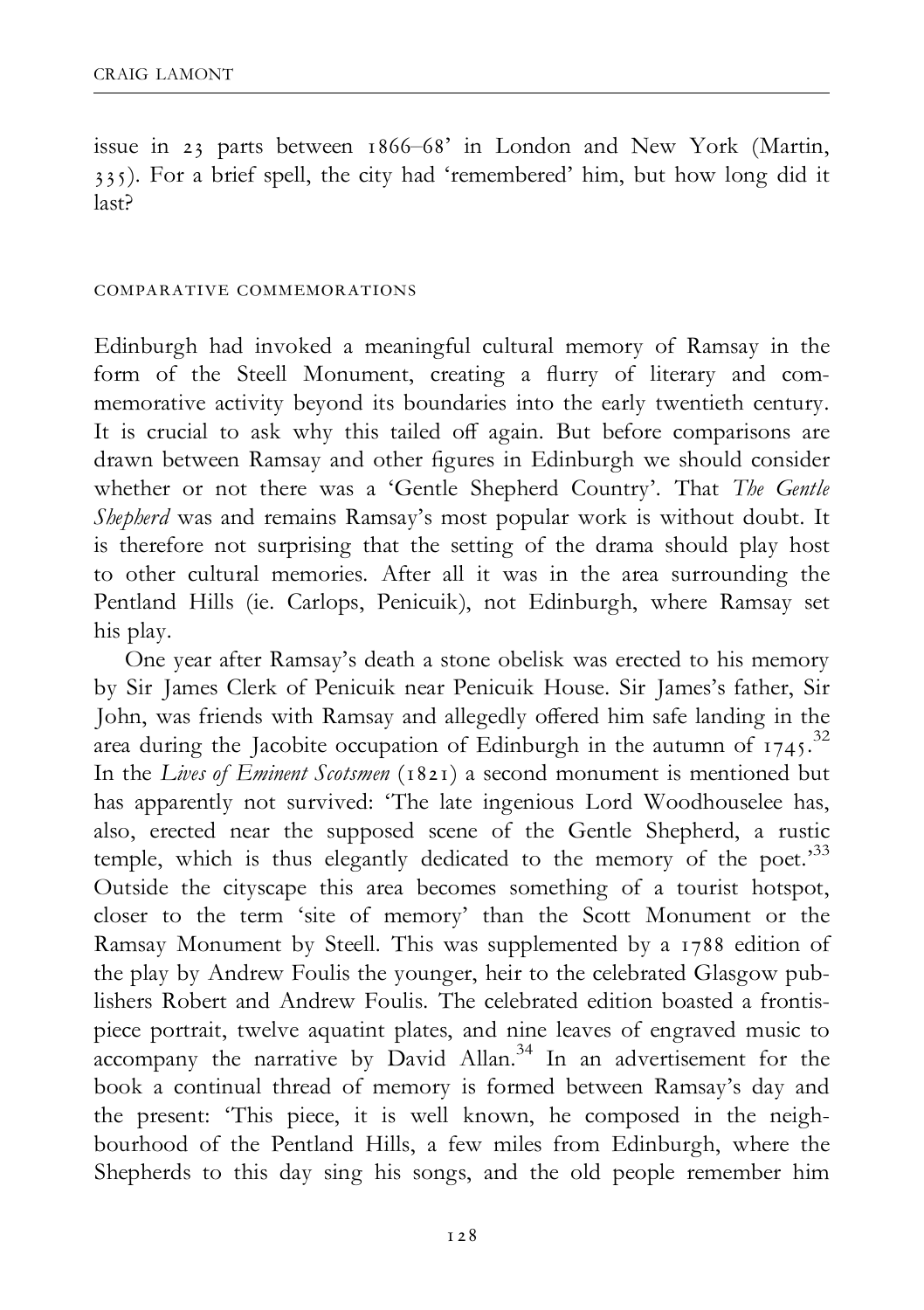reciting his own verses.<sup>35</sup> We cannot assume the reliability of this claim but the effort to connect Ramsay to the locale through his most famous work is formidable. It was so formidable, in fact, that in  $1792$  the Allan Ramsay Hotel was established in Carlops. It still stands, and plays host to the Allan Ramsay Festival inaugurated in October 2016.

Throughout the nineteenth century the desire to remember Ramsay in the area remained strong. In the months between April and July of 1810 the Scots Magazine and Edinburgh Literary Miscellany printed articles which suggest as much. 'J. McD' said: 'Burns, Thomson, and others of our ingenious countrymen, have received every mark of public approbation, while our "famous Allan" has received no honour.' An essay then appears 'On the Proposal to erect a Monument to Ramsay', fixating on a site 'near the banks of the classical Esk above Roslin, in the midst of the coinciding and genuine originals of his pastoral, where he resided.'<sup>36</sup> That locals were disputing the authenticity of the spots literally described in The Gentle Shepherd reveals an urgency to properly commemorate the poet and a dissatisfaction with previous efforts. Harald Hendrix reminds us that the association of literature and tourism, albeit an 'ancient' cultural practice, reached new heights in nineteenth-century Britain.<sup>37</sup> Romantic sentimentalism became commonplace: it was noted in the papers that the 'picknickers and tourists' in Carlops 'choose to hold solitary tryst with the spirit of Ramsay's 'landwart sang' at the top of Loganlea pond. . .<sup>38</sup> As late in the century as 1891 'a comparative silence' surrounding Ramsay was bemoaned. It was claimed that, in the Pentlands at least, Ramsay remained a household name and The Gentle Shepherd was 'still universally read and relished by the people whose habits and manners are therein described.<sup>39</sup> This was perhaps due in no small part to the seasonal performances of the play taking place in Penicuik, for example, in the Friendly Society's Hall and, later, the Town Hall.40 Although less tangible than a monument with co-ordinates on a map, the oral and folk culture in the Pentlands perpetrated the memory of Ramsay naturally and matched, even rivalled, Edinburgh's claim to his legacy. In Ann Rigney's work on the memory of Walter Scott she reminds us that 'communitiescome into existence together with the stories about their emergence' and that identity plays a large part in the formation of cultural memory.<sup>41</sup> It might be suggested that the folk identity attached to Ramsay has waned significantly in Edinburgh while it lingers on in places like Penicuik and Carlops. One of the chief reasons for this is the emer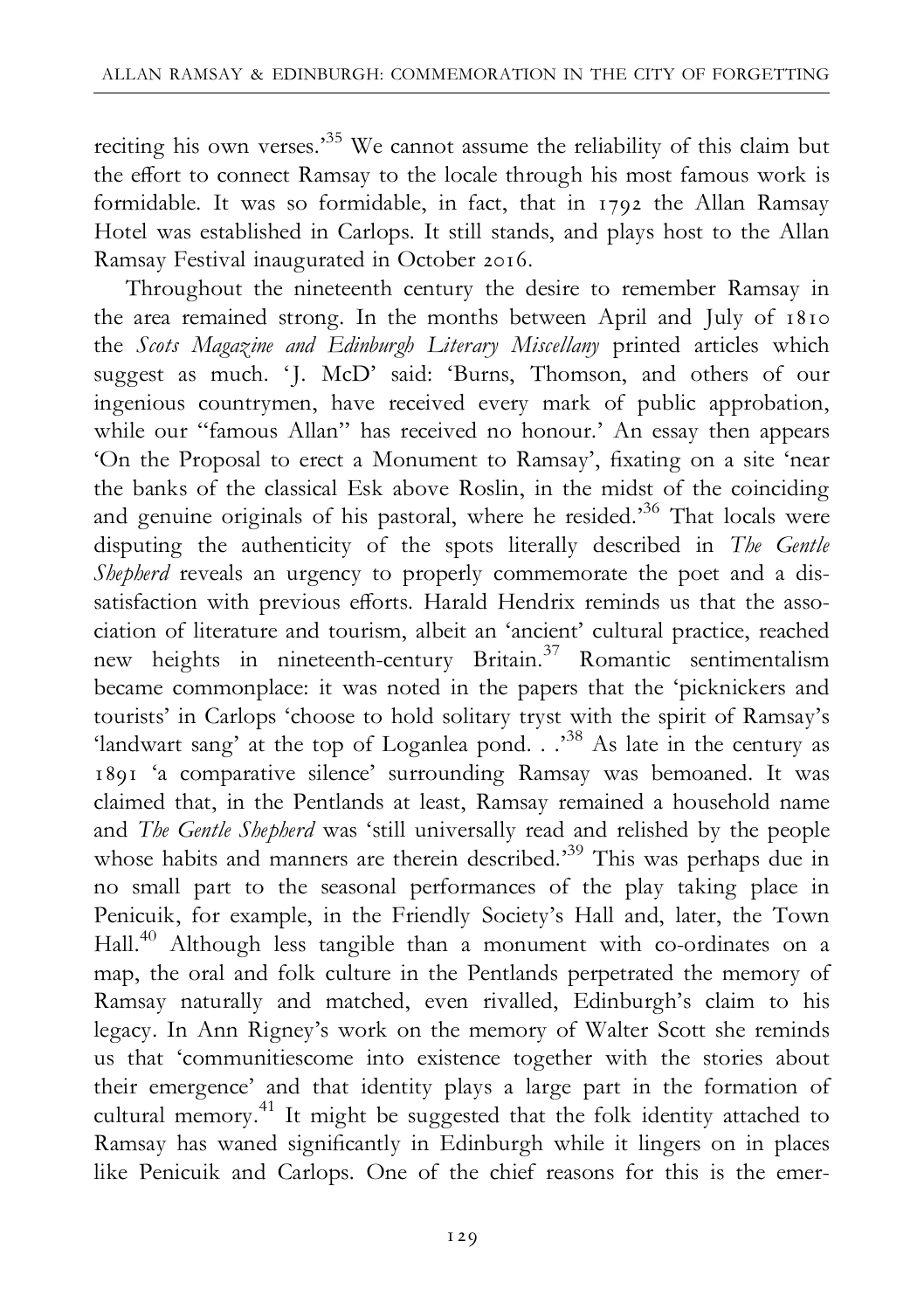gence of new cultural memories which compete in cities. In a city there is a constant flux of symbols and markers: architecture, advertising, street patterns. People carry even more symbols in their multitude. Rural settings rarely have this problem. Things do change, sometimes starkly, but generally speaking the countryside can retain cultural memory for longer.

It is now left to review the other figures who form part of the cultural memory of Edinburgh, feeding its reputation as a historical and literary city. Table I represents a selection of statues and memorials found in Edinburgh in the nineteenth century, offering a breakdown of the interim years between the death of the person memorialised (if applicable) and the date of the completion or unveiling of the memorial.

| Date    | Death of Subject | Interim Years           |
|---------|------------------|-------------------------|
| 1816    | 1805             | 9                       |
| 1828    | 1811             | 17                      |
| 1829    | N/A              | N/A                     |
| 1831    | 1828             | 3                       |
| 1831    | 1830             | I                       |
| 1833    | 1806             | 27                      |
| 1839    | 1796             | 43                      |
| 1844    | 1901             | N/A                     |
| 1844/46 | 1832             | 12/14                   |
| 1865    | 1758             | 107                     |
| 1865    | 1854             | I I                     |
| 1872    | 1872             | N/A                     |
| 1876    | 1873             | 3                       |
| 1877    | 1874             | $\overline{\mathbf{3}}$ |
| 1877    | 1870             |                         |
|         |                  |                         |

**Table 1:** Select list of public statues in Edinburgh erected in the nineteenth century<sup>42</sup>

Excluding Burns (who was already 'immortal') Ramsay's century-long wait seems starkly disparate in this list. Yet, David Hume and Adam Smith waited longer than Ramsay. Their statues on the Royal Mile, unveiled in 1995 and 2008 respectively, have solidified their credentials as leaders of the Scottish Enlightenment and stamped Edinburgh as the centre of it. Robert Fergusson waited longest of all. He died in  $1774$  and was graced with a statue in the Canongate in 2004 (230 years later). Once compared, it is clear that in the nineteenth century Edinburgh was in no rush to remember its most prolific literary and philosophical associations, treating the culture of the previous century almost as an afterthought (Scott excluded) in favour of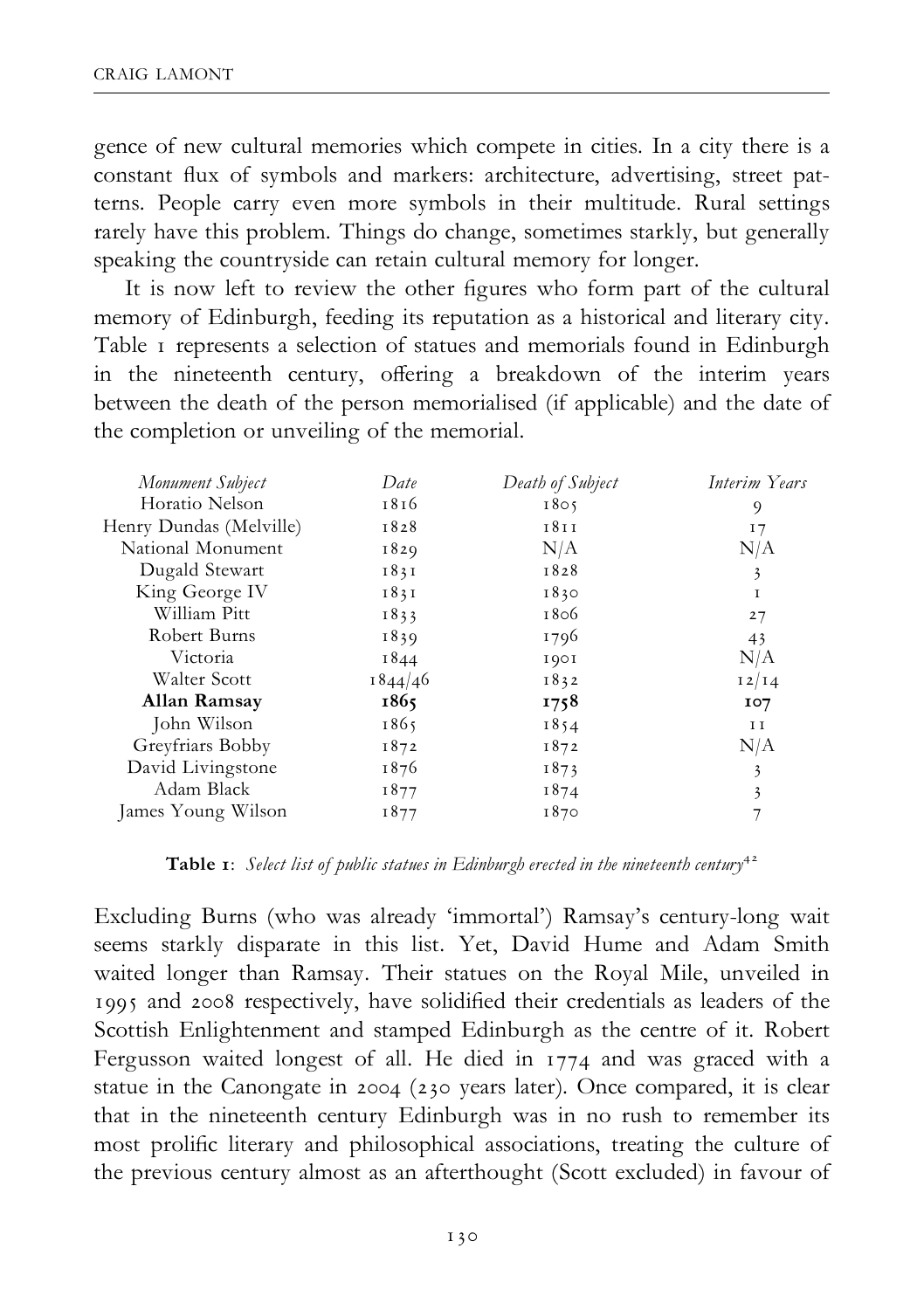politicians, royalty, and the dead of the Napoleonic wars. It is bitterly ironic that memorials were erected while the city was going bankrupt and the Old Town crumbled to the ground.<sup>43</sup> When Victoria visited Edinburgh in 1850 she proceeded through the same route taken by Mary, Queen of Scots and James VI. The old Edinburgh she witnessed would have contrasted starkly with the views of her predecessors. The rate of buildings collapsing was so alarming since the exodus of the upper classes earlier in the century that they were often fatal, as was the case in 1854 when a section of the Town Wall collapsed and killed several passers-by.<sup>44</sup> But the eighteenth-century and the Edinburgh of Allan Ramsay was most effectively forgotten in two final acts of self-portraiture.

The first concerns the definition of 'old' itself. In 1886 Edinburgh hosted the International Exhibition in the Meadows. These events were held around the globe: beginning with London in  $1851$  and revolving between cities such as Dublin, New York, Paris, and Melbourne before eventually reaching Scotland in 1886.<sup>45</sup> There were sections for Industry, Science, and Art, but most curious of all was 'Old Edinburgh Street': a reconstruction of famous 'old' buildings from Edinburgh's past no longer standing. The result would have been most novel. To say the least, the layout of the street took certain liberties with historical fact. The Tolbooth and Netherbow Port were the main features of the reconstructed street. Mary of Guise and Symson the Printer had become neighbours in a compression of space that was an elision of the cultural memory of the city with a gaze into the fantastical. The next two International Exhibitions followed this new mode of reliving the past: Manchester 1887 featured 'Old Manchester and Salford' while Glasgow 1888 featured an 'Auld Toun' and a fully reconstructed Bishop's Palace which visitors poked at curiously with umbrellas. In eighteenth-century Scotland, throwbacks to the 'old' Catholic age would not have been tolerated by many.<sup>46</sup> In July 1891 a Heraldic Exhibition was held in the National Portrait Gallery during which time royal arms, seals, book bindings, and even playing cards were put on display.<sup>47</sup> This appetite for a largely medieval Edinburgh had even become manifest on the local buildings. As Richard Rodger states: 'within a decade [of Ruskin's lecture in Edinburgh, 1858] stone inscriptions had begun to appear, and from the late 1870s until 1890 heraldic shields were common additions to the external decoration of property.'48 The act of doing this peaked, unsurprisingly, around 1888, such was the potency the International Exhibition. The general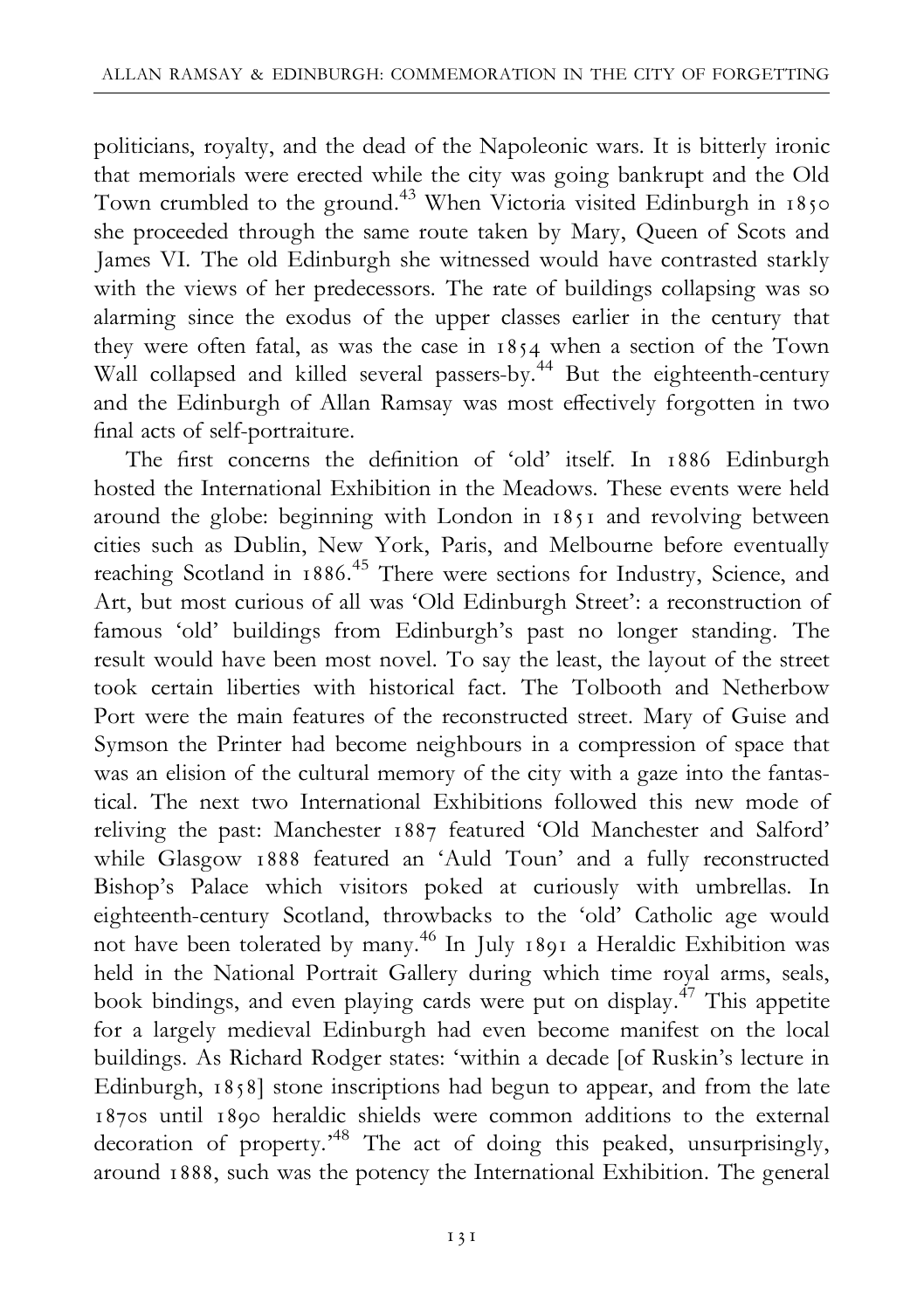feeling around 'old' had been cemented. The eighteenth century was being built over with reconstructed memories of an even older age.

The second example of Edinburgh's reimagining of its past occurred much more recently. As stated above, the capital became the first UNESCO City of Literature in 2004.<sup>49</sup> In the same year, a new statue commemorating Robert Louis Stevenson was unveiled.<sup>50</sup> Since then, the pairing of Stevenson with Edinburgh's literariness has been extraordinarily pronounced. In 2007, the One Book  $-$  One Edinburgh campaign was launched. The intended participatory element taking place at literary events during a set period of time is particularly interesting in the discussion of cultural memory, wherein the past is remembered en masse. In the inaugural year, Stevenson's Kidnapped was the focus. In the following years it was his Jekyll and Hyde and Conan Doyle's The Lost World. These events lasted for around three months during which time tens of thousands of books were printed for use in schools and book groups.<sup>51</sup> The success of these events led to the establishment of RLS Day, taking place every year since 2012 on his birthday (13 November). There are obvious echoes of Burns Night here, which, though comparatively corporate in its approach, deserves credit for the positive impact it has on young readers especially. John Corbett has described these Edinburgh campaigns in terms of a narrative arc of individual, book group, city, nation, planet.<sup>52</sup> This 'collective gaze', as he names it, reminds us of the unique group dynamic that comprises the process of forming cultural memories while also recalling them. It is no surprise that Stevenson, who after all was born in Edinburgh, was the fixation of the UNESCO activities. Brian Lavoie's study into the presence of Scottish texts in global holdings (2013) shows Stevenson's Treasure Island as the leading Scottish text held in libraries worldwide, beating Adam Smith's Wealth of Nations by over  $10,000$ .<sup>53</sup> If there was ever a statistic needed for the marketability of popular Victorian literature eclipsing the determined light of the eighteenth century then this is it.

#### edinburgh as a city of forgetting

Stevenson's oeuvre takes the reader to the seven seas and back to his hometown. In Edinburgh: Picturesque Notes (1879) Stevenson steeps the reader in the Old Town, dramatically setting the 'ancient and famous metropolis of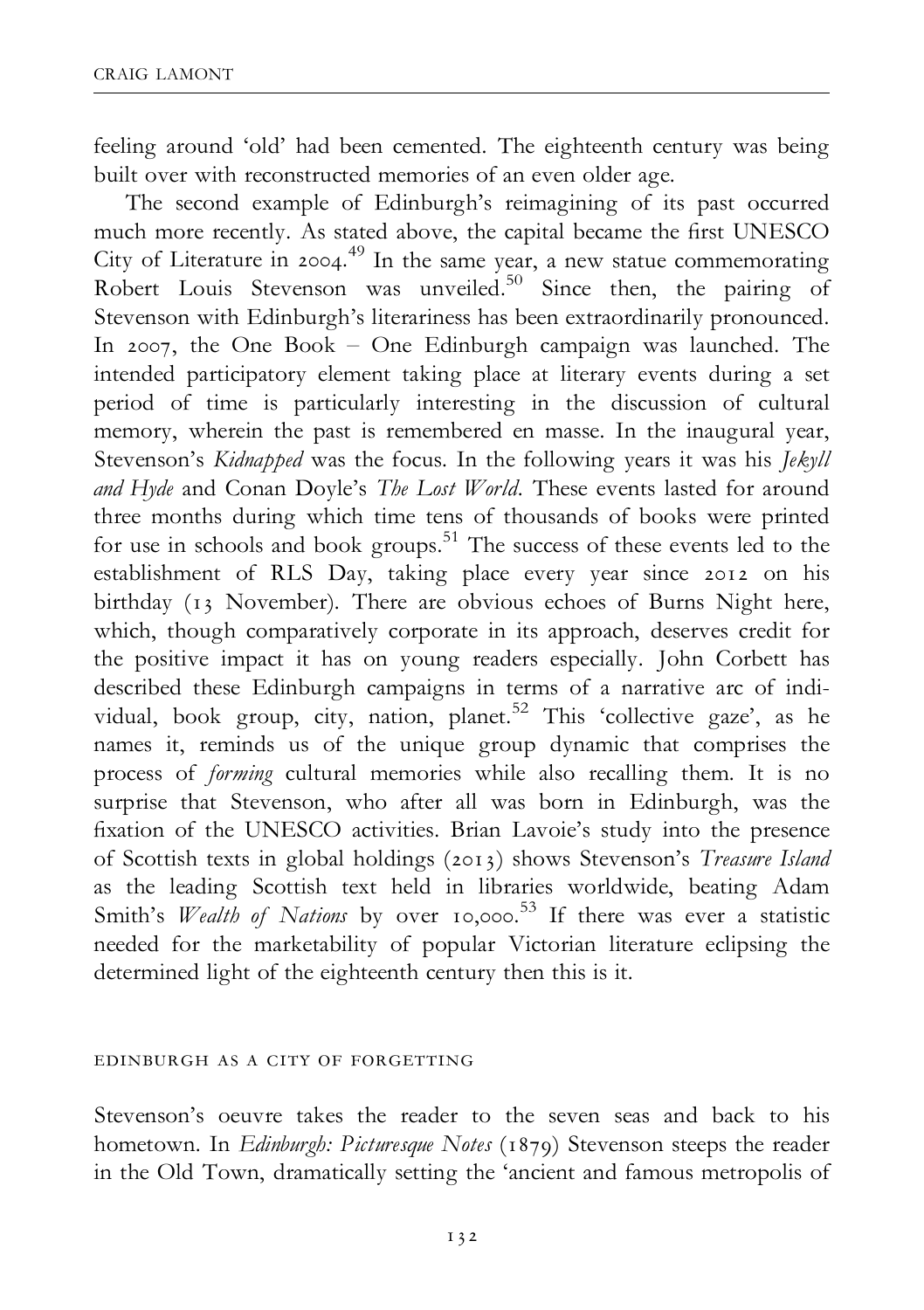the North in one of the vilest climates under heaven.'<sup>54</sup> Intriguingly, he then reflects on the aura which Edinburgh seems almost drenched in, no doubt invoked by a century-long process of mass statue-building and honorary naming. 'The character of the place,' he explains, 'is often most perfectly expressed in its associations [. . .] in this spirit [Scott] made the ''Lady of the Lake'' for Ben Venue, the ''Heart of Midlothian'' for Edinburgh, and the ''Pirate'' [. . .] for the desolate islands and roaring tideways of the North.'<sup>55</sup> In this reflective mode Stevenson had entered the territory of what would come to be known as cultural memory. The associations he describes are as loose as they are dramatic. They each represent an assumed idea about the connection between literature and place. To us, they are 'symbols'. According to Halbwachs, these symbols are the weatherproof remains of history: 'they are all that comes to [us] from the past.' He goes on: 'The same is true for every historical fact I know. Proper names, dates [. . .] occasional anecdotes or quotations, are the epitaphs to those bygone events.'56 In other words we forget the details, and what is left can be measured as 'the character of a place.'

To understand the past we must ask questions of these commemorations and the context in which they were set. The emergence of spatial humanities in scholarship edges us closer to this 'character' Stevenson described. It is therefore important to get the questions right. As Murray Pittock and I have recently posited there is a risk in failing to question the processes of memorialisation. By making assumptions about the past on behalf of it we run the risk of coming to the wrong conclusions time and time again.57 It was Hume who dubbed his age 'the historical age' and Scotland 'the historical nation.'58 Over two centuries passed before he was immortalised in stone and now it is as though he had never left. Ramsay, together with the extent of his sociable network of cultural enterprise in the early Enlightenment, have been mostly forgotten outside academic scholarship and are only beginning to re-emerge.

In James Coleman's Remembering the past in nineteenth-century Scotland ( $2014$ ) one of the core questions is not who is remembered but why have certain others been forgotten?<sup>59</sup> In LitLong: Edinburgh (2015) the user can traverse an interactive map of the city, reading abstracts from literary works concerning different locations. Ramsay is missing from the list of  $345$  authors whose works are crucial to this geo-textual framework. However, when 'Ramsay' is searched for in the database the user is taken to the exact sites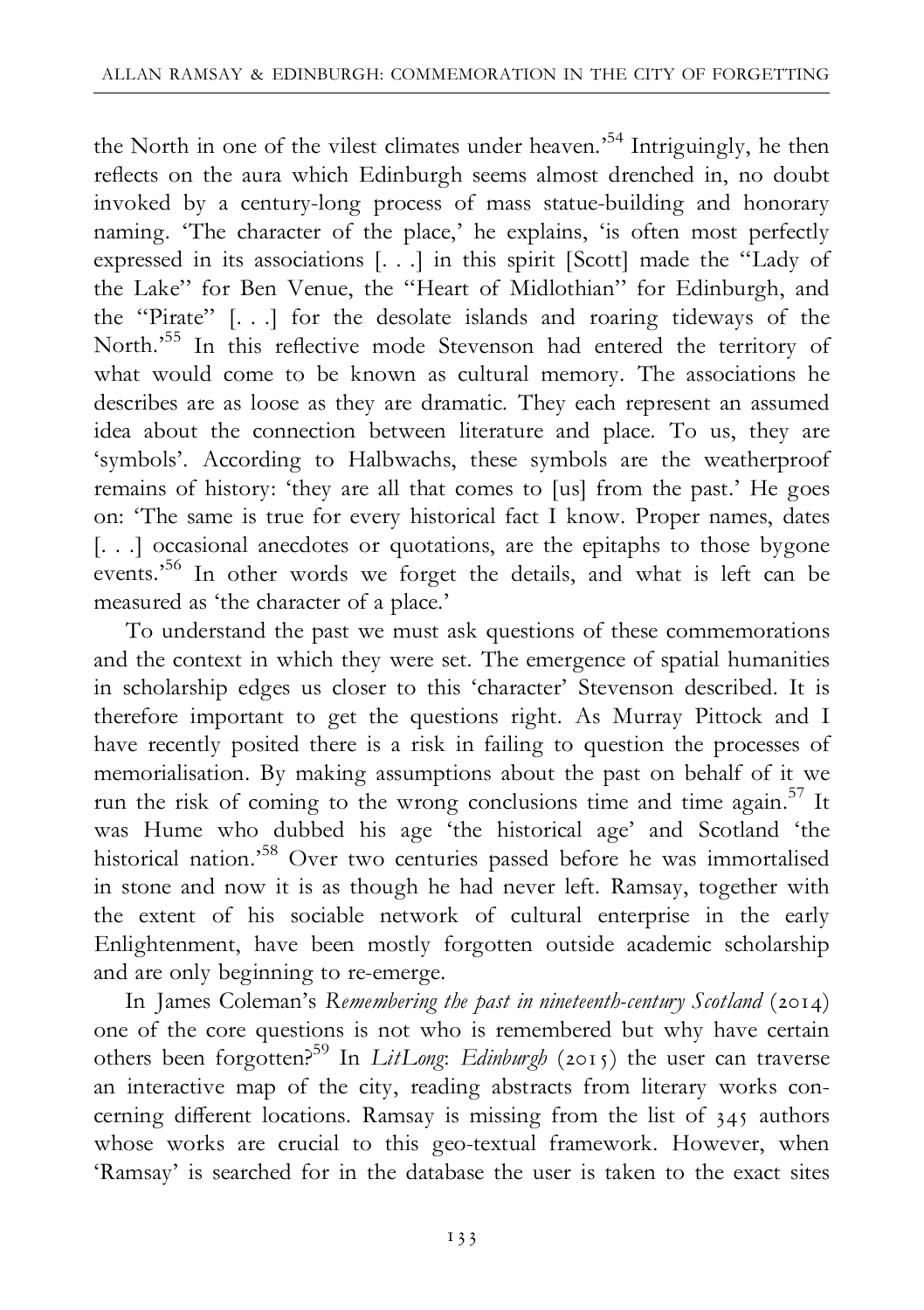hitherto mentioned.<sup>60</sup> Together, they offer an insight into the reception of Ramsay-associated sites and, thus, the cultural memory of Ramsay in Edinburgh. Of course, this depends on the texts readily available online. In *Edin*burgh's Enlightenment, 1680–1750 (www.gla.ac.uk/edinburghenlightenment/  $(2016)$  – being the digital map in the *Allan Ramsay and Edinburgh in the First* Age of Enlightenment project (Principal Investigator: Murray Pittock) – Ramsay's living network is located and categorised for interactivity. As the forthcoming Collected Works of Allan Ramsay (Edinburgh University Press) will close a gap in Ramsay scholarship, so too will interdisciplinarity continue to challenge the assumptions which colour the backdrop to Ramsay. It is difficult to disagree with Richard Rodger's statement that 'most visitors to Edinburgh encounter' a 'visual imprint' of the city through its successful blend of postcard tourism and physical, undeniable history. The stature of the Castle on the rock and the score of spires on the skyline are difficult to forget. $61$  Yet in the sprawl of the city and in the closes and wynds that run the length of the Royal Mile a great deal has been forgotten.

# **Notes**

- 1 Murray Pittock, 'Ramsay, Allan (1684-1758)' Oxford Dictionary of National Biography, Oxford University Press, 2004; online edn, May 2010 (www.oxforddnb.com/view/  $article/23072$ , accessed  $29$  March  $2017$ ).
- 2 Cf. Murray Pittock's Beyond Text project 'Robert Burns: Inventing Tradition & Securing Memory, 1796–1909' (projects.beyondtext.ac.uk/research.workshops.php?i=47) & Ann Rigney's book The Afterlives of Walter Scott: Memory on the Move (2012).
- 3 For instance, *Burns Now* (1994), edited by Kenneth Simpson features as its cover a likeness of the Bard in front of computer screen with the first lines of 'Ae Fond Kiss' loading up. From our perspective it seems comically dated, but tells us something about the ephemeral nature of our interaction with digital content. For more on this, cf. Jerome McGann, 'Coda: Why digital textual scholarship matters; or, philology in a new key', Fraistat, N. and Flanders, J. (eds), The Cambridge Companion to Textual  $Scbolarship$  (Cambridge: Cambridge University Press, 2013), 274-288.
- 4 The Inaugural Allan Ramsay Festival in 2016 has helped promote his works, with healthy press coverage in the BBC (www.bbc.co.uk/news/uk-scotland-south-scotland- 37565081); The Times (www.thetimes.co.uk/past-six-days/2016-09-20/scotland/toast-toscots-poet-who-inspired-burns-tgxg99k9n); and The National (www.thenational.scot/ culture/14871703.Profile\_Celebrate\_the\_work\_offather\_and\_son\_poets\_the\_Ramsays/).
- 5 Canmore site  $52247$ : canmore.org.uk/site/ $52247$ .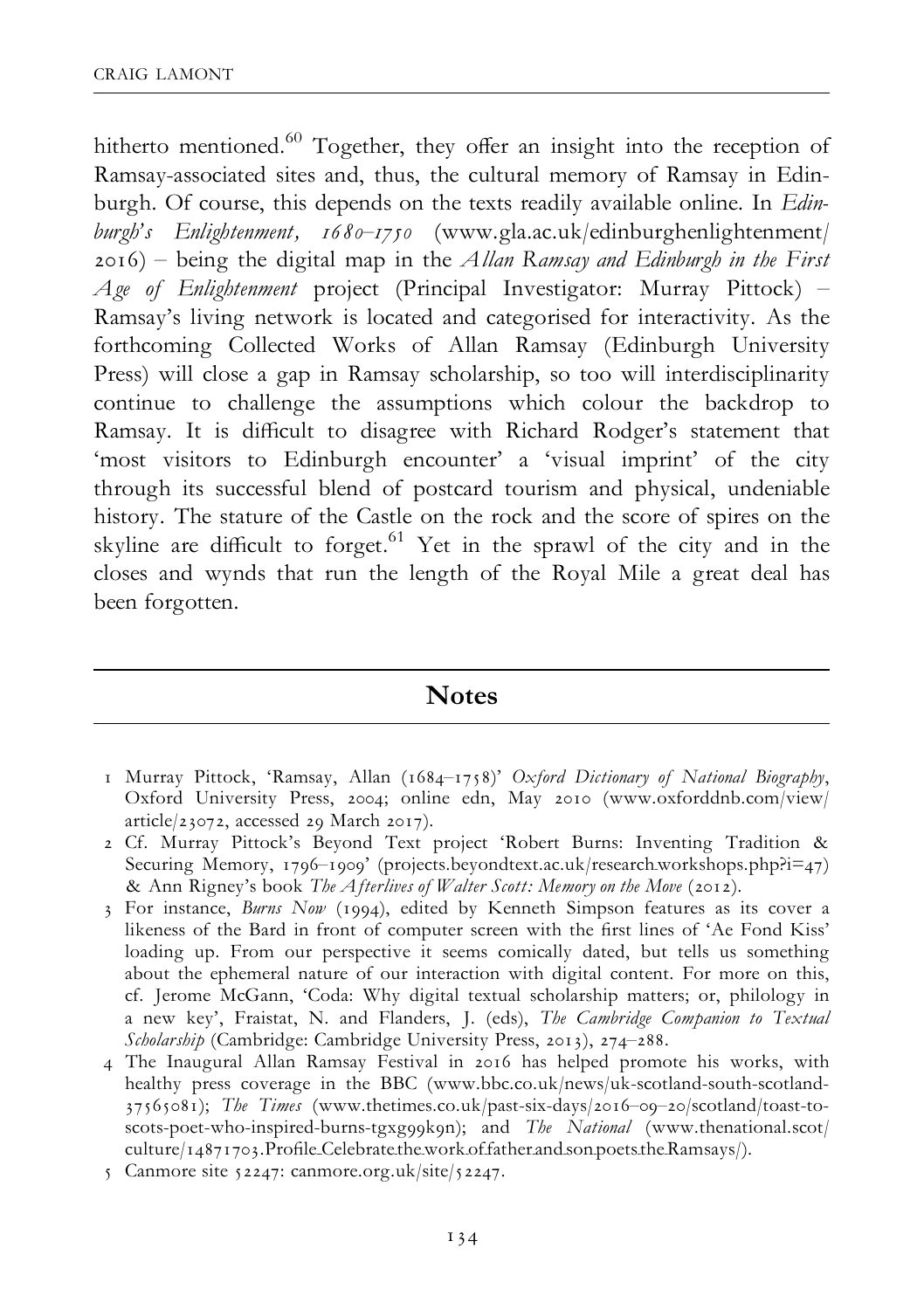- 6 Depending on whether the 'completion' is taken to mean that of the monument  $(1844)$ with/without the marble statue of Scott (1846), either date is used. See Canmore site 74114: canmore.org.uk/site/74114.
- 7 Image: www.arbycards.info/arbngo86.htm.
- 8 Fuhrer et al, 'Introduction', Cityscaping: Construction and Modelling Images of the City (Berlin & Boston: Walter de Gruyter GmbH, 2015), 1.
- 9 See, especially, Kingsley and Long's No Mean City (1935).
- 10 Notes to Canmore site 111657: canmore.org.uk/site/111657.
- 11 The Academy, 18 June 1898, 664.
- 12 Scottish Book Trade Index entry on Ramsay: www.nls.uk/catalogues/scottish-booktrade-index/rae-reynolds.
- 13 Bruce J. Home, 'Provisional List of Old Houses Remaining in High Street and Canongate of Edinburgh,' The Book of the Old Edinburgh Club I (Edinburgh: T. & A. Constable, 1908),  $1 - 30(1)$ .
- 14 The photograph of the plaque is titled 'Allan Ramsay's shop in process of demolition', item number  $14071$  of capitalcollections.org.uk. Artists in the late nineteenth century were well aware of Ramsay's fame, often capturing the shop in their work, as in Jane Stewart Smith's watercolour Niddry Street and Allan Ramsay's House (1870).
- 15 The website can be found at: www.robertburnsmemorials.arts.gla.ac.uk/.
- 16 The website can be found at: www.cityofliterature.com/the-literary-city/read/ourliterary-story/.
- 17 James Kinsley (ed.) The Poems and Songs of Robert Burns, 3 vols, (Oxford: Clarendon Press, 1968), I: 322.
- 18 The stone can be dated to c.1820. Cf. The Kaleidoscope: or, Literary and scientific mirror (Liverpool:  $14$  Nov  $1820$ ): 'A subscription was lately begun among the admirers of genius in Edinburgh [. . .] the tablet is now placed on the south wall of the western Greyfriars Church' (p. 158). In Lives of Eminent Scotsmen 1: Poets (London: 1821), the monument is described as being set in Greyfriars 'very recently' (p. 102).
- 19 Spitting in the Heart of Midlothian is an age-old street tradition and appears occasionally in the local press concerning fines for public spitting (www.edinburghnews. scotsman.com/news/call-to-fine-people-for-spitting-in-public-1-3019580). The big toe of David Hume has also featured in regional news coverage thanks to reports of rubbing the toe bringing good luck. The Scotsman ran the headline 'Hume, giant of the Enligh-toement' in 2006: www.scotsman.com/news/hume-giant-of-the-enligh-toe-nment-1–735918.
- 20 BBC website: www.bbc.co.uk/news/uk-scotland-edinburgh-east-fife-29850227.
- 21 For more on the general exodus of the upper classes to New Towns across Scotland, cf. Charles McKean, 'Improvement and Modernisation in Everyday Enlightenment,' in A History of Everyday Life in Scotland, 1600–1800 eds. Elizabeth Foyster & Christopher A. Whatley (Edinburgh: Edinburgh University Press, 2010),  $51-82$ .
- 22 A. J. Youngson, The Making of Classical Edinburgh (Edinburgh: Edinburgh University Press, 2002 [1966]), 159.
- 23 Caledonian Mercury 21 March 1865, p. 3.
- 24 Patricia R. Andrew, 'Four Statues and a Landslip: Allan Ramsay, John Wilson, Thomas Guthrie and Charity', Book of the Old Edinburgh Club New Series v.12 (2016),  $6, -82$  (74).
- 25 Caledonian Mercury, 18 September 1863.
- 26 Jay Winter, 'Sites of Memory', Memory: Histories, Theories, Debates eds. Susannah Radstone & Bill Schwarz (New York: Fordham University Press, 2010), 312-24 (312).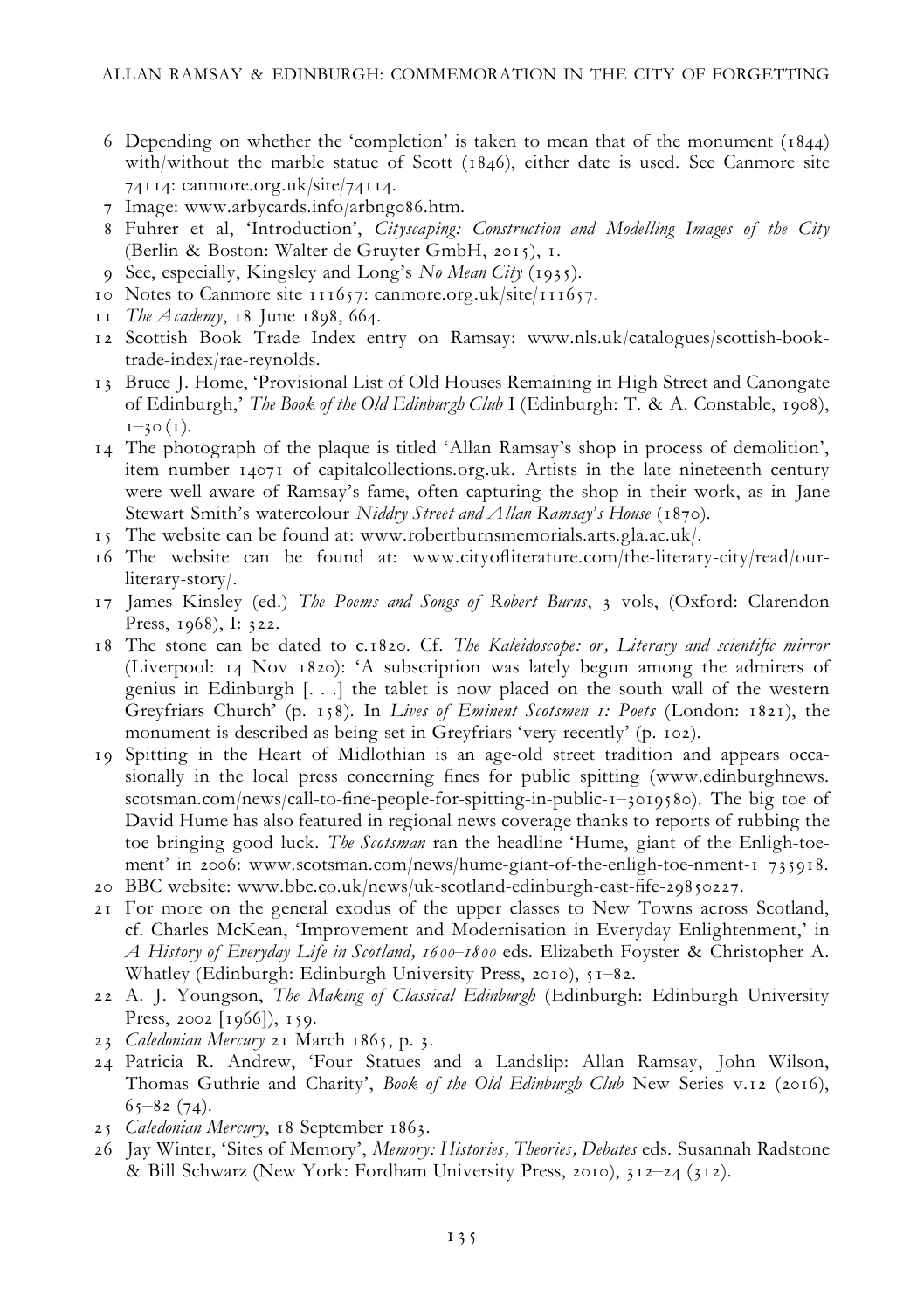- 27 Iwona Irwin Zarecka, Frames of Remembrance: The Dynamics of Collective Memory (New Jersey: Transaction, 1994), 47.
- 28 Christina West, 'Memory-Recollection-Culture-Identity-Space: Social Context, Identity Formation, and Self-construction of the Calé (Gitanos) in Spain', Cultural Memories: The Geographical Point of View eds. Peter Meusburger, Michael Heffernan & Edgar Wunder (London: Springer, 2011),  $10I-19$  ( $104$ ).
- 29 The Hall of Heroes in the Wallace Monument was ¢ttingly described as the 'Valhalla' in the Oxford Dictionary of National Biography entry on the sculptor of the busts, David Watson Stevenson (www.oxforddnb.com/view/article/36287).
- 30 The most celebrated of these remains the 1788 Foulis edition. For full details see Philip Gaskell's A Bibliography of the Foulis Press (Dorset: St. Paul's Bibliographies, 1986), 379.
- 31 This edition was also noted in Patricia R. Andrew's recent article, cited above, in note 20.
- 32 Murray Pittock, 'Ramsay, Allan (1684-1758)' Oxford Dictionary of National Biography, Oxford University Press, 2004; online edn, May 201
- o [www.oxforddnb.com/view/article/23072, accessed 29 March 2017].
- 33 Lives of Eminent Scotsmen 1: Poets (London: 1821), 102-103. Of the 'rustic temple' there is much more to say. It was seemingly octagonal, made of wood, and sheltered a few carved motifs and some lines related to Ramsay's great work. I am in the midst of collating the sources before telling the story of Ramsay's appearance in private/ semiprivate settings more fully.
- $34$  See note 26.
- 35 The edition was published in October 1788 (cf. note above; 26). This advert was printed in The Oracle; Bell's New World on 2 June 1789 with the [erroneous] date 'October 1786'.
- 36 Both found in Scots Magazine and Edinburgh Literary Miscellany: 'Proposal for erected a Monument to Ramsay' April 1810; 'On the Proposal to erect a Monument to Ramsay' July 1810.
- 37 Harald Hendrix, 'Making Their Mark: Writing the Poet's Grave', Literary Tourism and Nineteenth-Century Culture ed. Nicola Watson (Hampshire: Palgrave Macmillan, 2009),  $13 - 34$  [13].
- 38 The Scots Observer 19 January 1889, 243.
- 39 M. S. Hardcastle, 'Allan Ramsay', Monthly chronicle of north-country lore and legend for September 1891 (55:5), 404.
- 40 John J. Wilson, The Annals of Penicuik: Being a History of the Parish and of the Village (Edinburgh: T & A Constable,  $1891$ ),  $172–73$ . There were also notable performances of The Gentle Shepherd in Edinburgh: Theatre Royal (1828; 1829) and the Edinburgh Festival  $(1949)$ .
- 41 Ann Rigney, The Afterlives of Walter Scott: Memory on the Move (Oxford: Oxford University Press, 2012), 108.
- 42 The dates for the statues have been obtained from a variety of sources but especially canmore.org and Late  $18$ th  $\dot{\mathcal{C}}$  19th century sculpture in the British Isles: Part 12, Edinburgh (London: Harvey Miller Publications in association with The Courtauld Institute of Art, University of London, 1984).
- 43 Michael Fry, Edinburgh: A History of the City (London: Macmillan, 2009), 204.
- 44 Michael Turnbull, 'February 22nd', The Edinburgh Book of Days (Gloucestershire: The History Press, 2011).